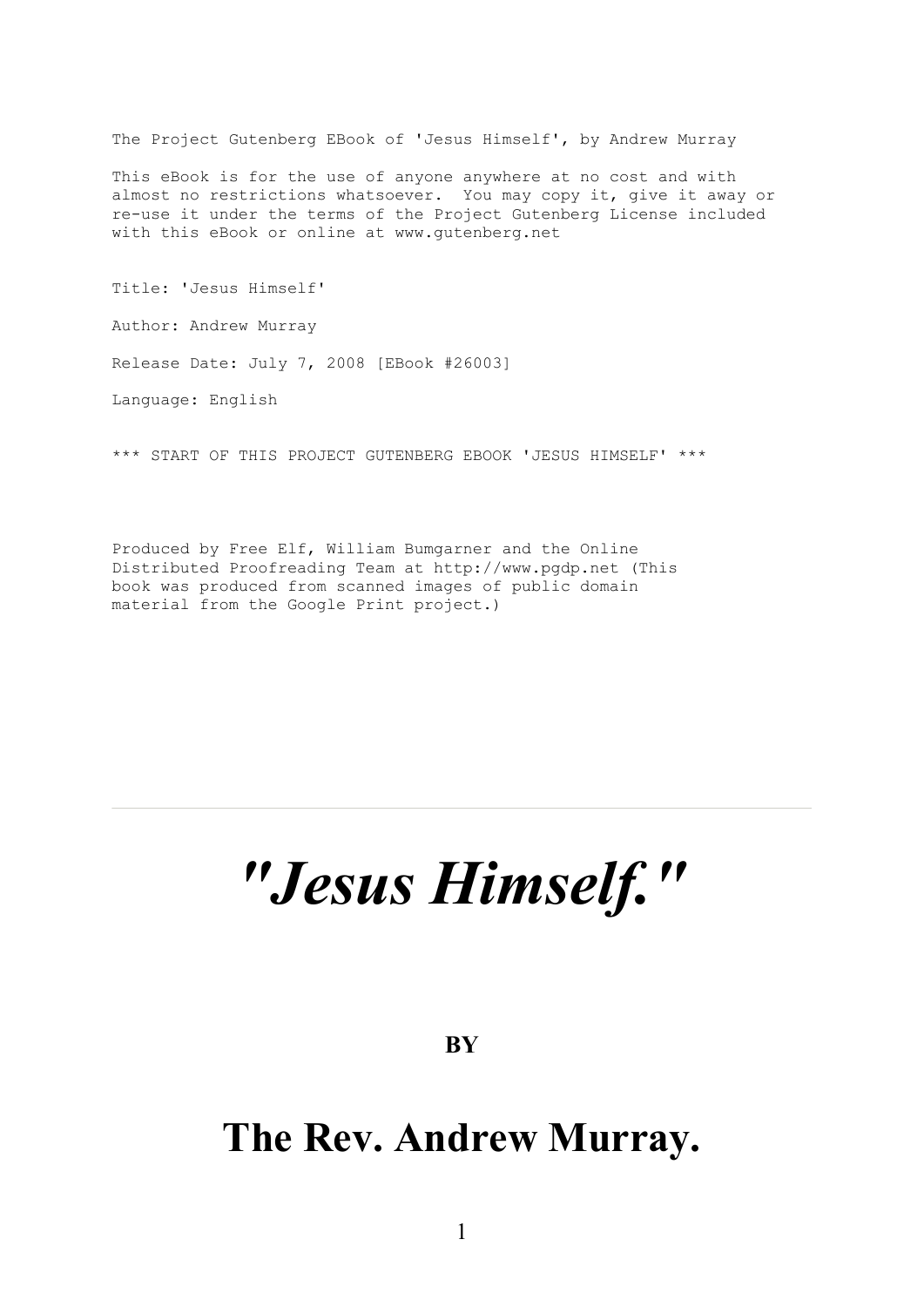# *Author of "Abide in Christ."*

#### **FLEMING H. REVELL COMPANY.**

**NEW YORK CHICAGO TORONTO.** *Publishers of Evangelical Literature.*

**COPYRIGHT 1893 BY FLEMING H. REVELL COMPANY.**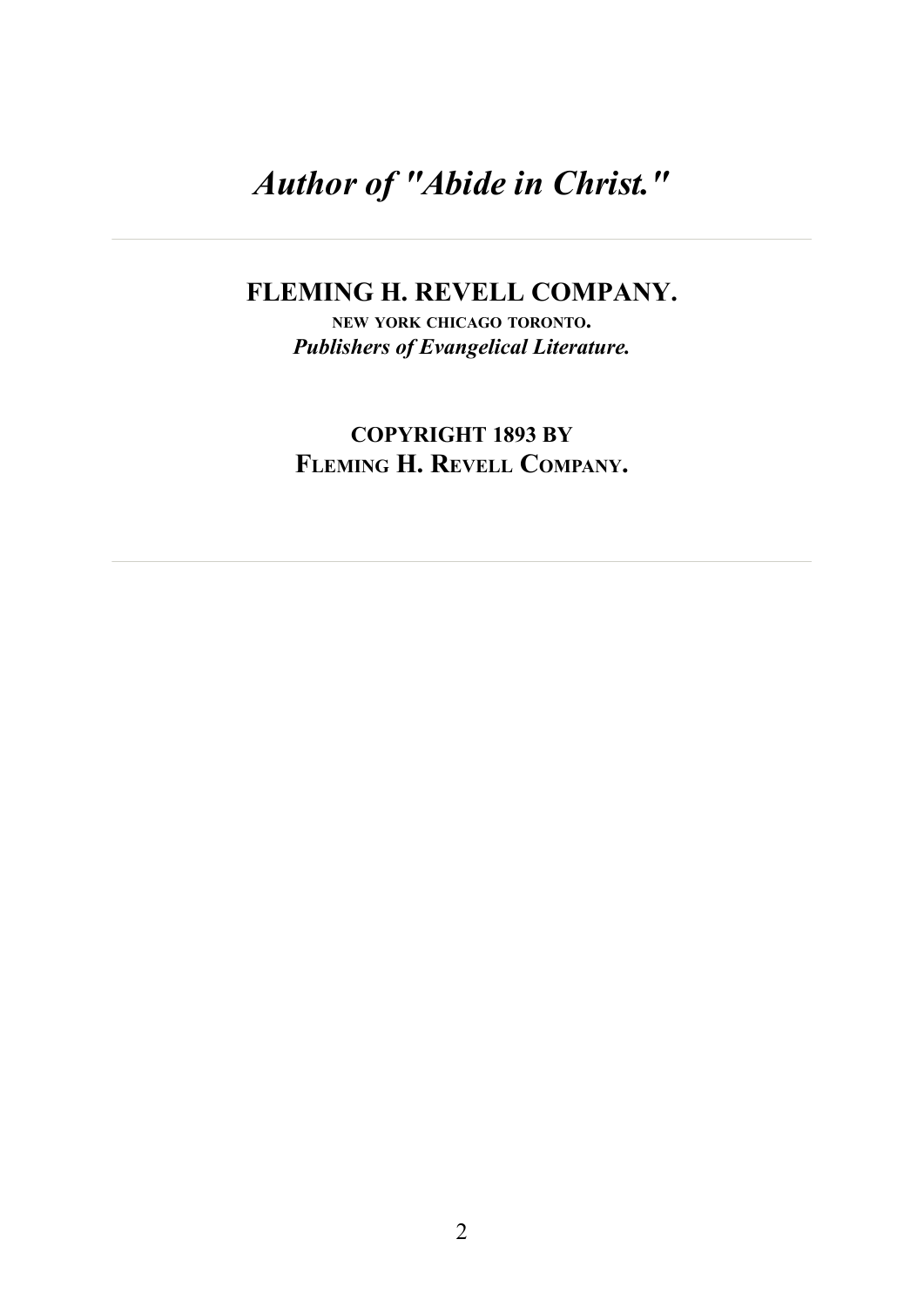# **PREFACE.**

The following brief messages comprise a revision of two addresses, which originally appeared in the *South African Pioneer*, the organ of the "Cape General Mission" (Rev. Andrew Murray, Pres.), and are published by arrangement, the Mission participating in the proceeds.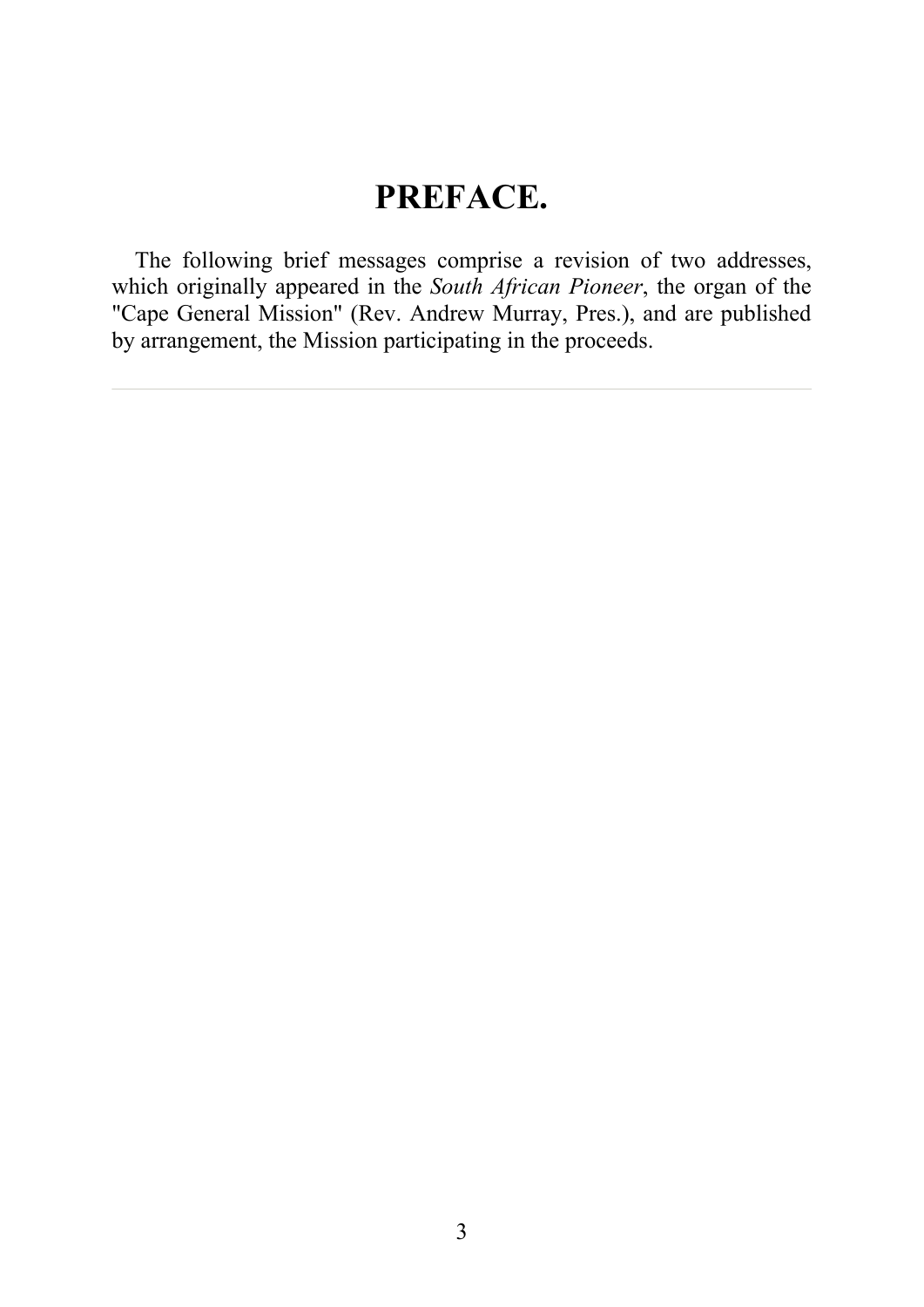# *"Jesus Himself. "*

*Their eyes were opened, and they knew Him.*"

#### **I**

THE words, from which I want to present a simple message, will be found in the Gamel according to St. Lake the 24th chapter and the 21st found in the Gospel according to St. Luke, the 24th chapter and the 31st verse: "*And their eyes were opened, and they knew Him.*" Some time since, I preached a sermon with the words "Jesus Himself" as the text; and as I went home I said to those who were walking with me: "How possible it is to have Jesus Himself with us and never to know it, and how possible to preach of, and to listen to, all the truth about Jesus Himself and yet not to know Him." I cannot say what a deep impression was made upon me as I thought over it.

Now these disciples had spent a most blessed time with Jesus, but if they had gone away before He revealed Himself that evening, they would never have been sure that it was Jesus, for their eyes were holden that they should not know Him. That is, alas, the condition of a great multitude in the Church of Christ. They know that Christ has risen from the dead. They believe, and they very often have blessed experiences that come from the risen Christ. Very often in a time of Convention, or in time of silent Bible reading, or in a time of the visitation of God's grace, their hearts burn; and yet it can be said of a people whose hearts are burning within them, that they did not know it was Jesus Himself.

And now if you ask me what is to be the great blessing to be sought, my answer is this: Not only should we think about Jesus Himself and speak about Him and believe in Him, but we should come to the point that the disciples in the text arrived at, "and they knew Him." Everything is to be found in that.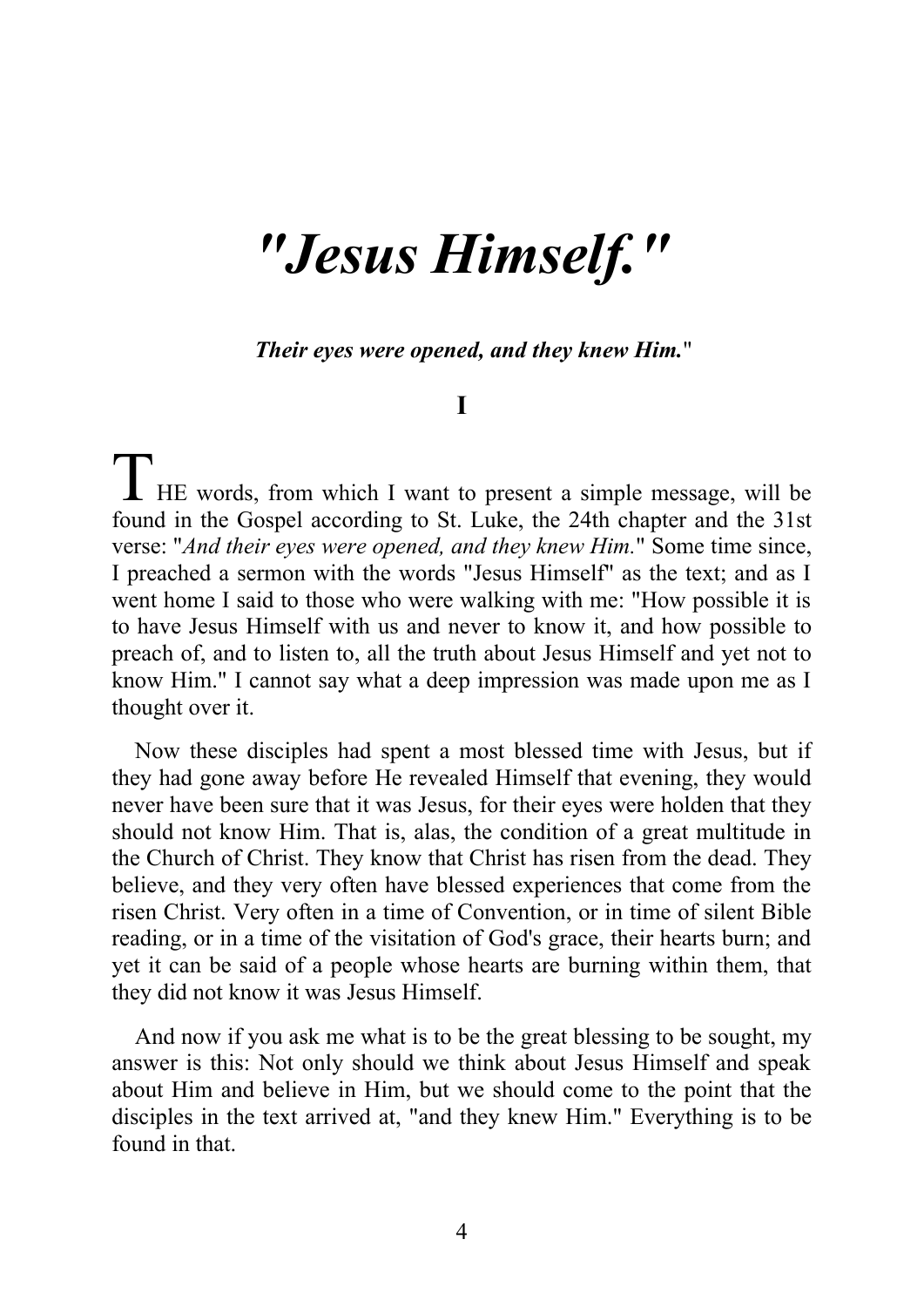If I read that story of the disciples on the way to Emmaus, I get from it four stages in the Christian life. Just think! How did they begin the morning that day? With

### *Hearts sad and troubled,*

because they thought Jesus was dead. They did not know that He was alive, and that is the state of very many Christians. They look to the Cross, and they struggle to trust Christ, but they have never yet learned the blessedness of believing that there is a living Christ to do everything for them. Oh! that word of the angel to the women! "Why seek ye the living among the dead?" What is the difference between a dead Christ, whom the women went to anoint, and a living Christ? A dead Christ, I must do everything for; a living Christ does everything for me.

The disciples began the morning with a sad heart. I fancy very possibly they spent a sleepless night. Oh! the terrible disappointment! They had hoped that Christ would be the Deliverer of Israel, and they had seen Him die an accursed death. On the morning of that first day of the week, they rose with sad hearts—the bitter sadness cannot be expressed. That is just the life of many Christians. They try to believe in Jesus and to trust Him, and to hope in Him, but there is no joy. Why? Because they do not know that there is a living Christ to reveal Himself.

Then there is the second stage. What is that? The stage of which Christ speaks:

### *"Slow of heart to believe."*

They had the message from the women. They told the stranger who walked with them: "Certain women have astonished us, telling us they have seen an angel, who says He is alive." And Christ replied to them: "Oh! fools, and slow of heart to believe." Yes! there are many Christians to-day who have heard and who know that they must not only believe in a crucified Christ, but in a living Christ, and they try to grasp it and take it in, but it does not bring them a blessing, and why? Because they want to feel it and not to believe it. They want to work for it, and with efforts get hold of it, instead of just quietly sinking down and believing, "Christ, the living Jesus, He will do *everything* for us." That is the second stage. The first stage is that of ignorance, the second stage is that of unbelief—the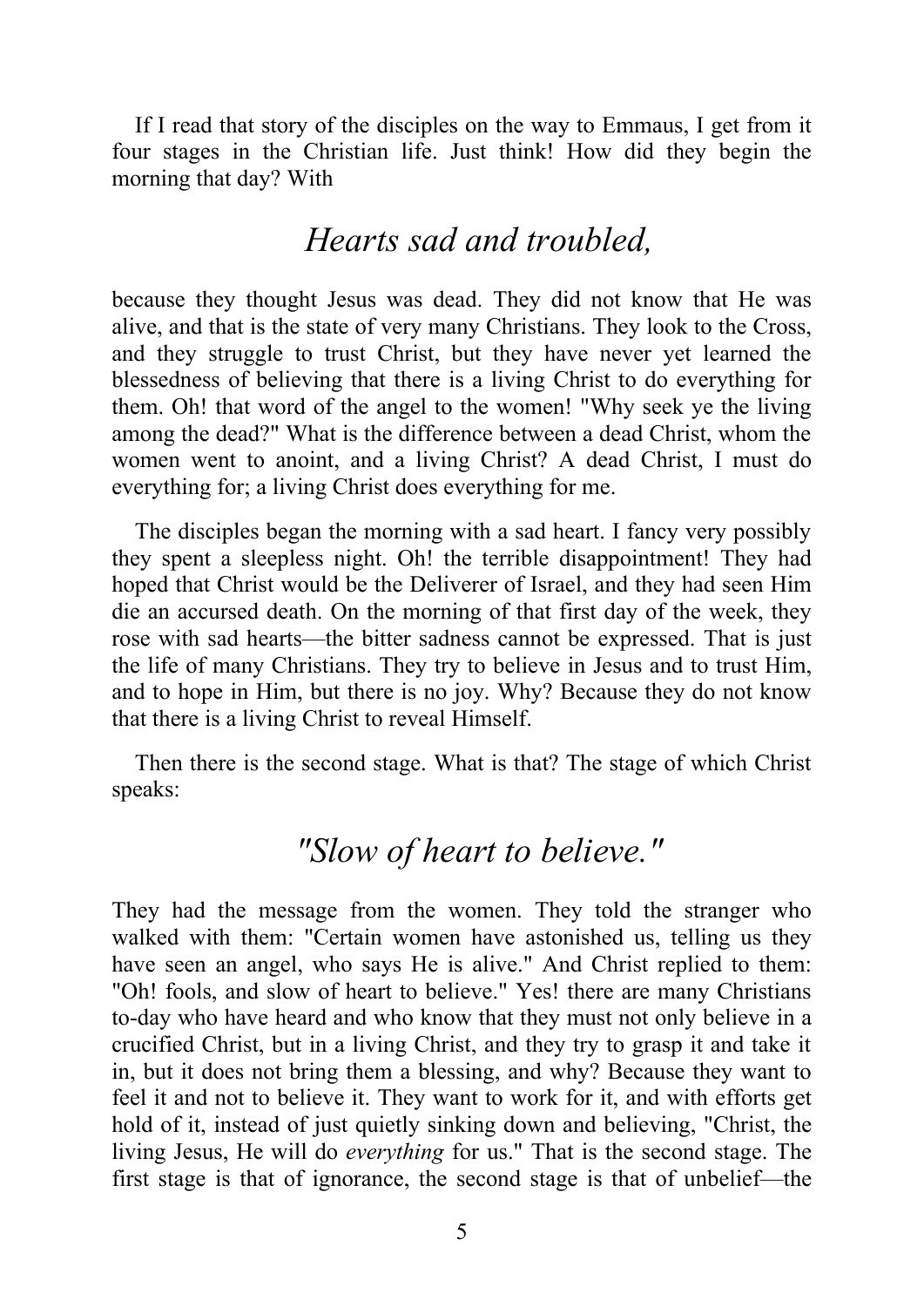doubting heart that cannot take in the wonderful truth that Jesus lives.

Then comes the third stage—

### *The burning heart.*

Jesus came to the two disciples, and after He had reproved them and said: "Oh! fools, and slow of heart to believe," He began to open the Scriptures to them, and to tell them of all the wonderful things the prophets had taught. Then their eyes were opened, and they began to understand the Scriptures. They saw that it was true that it was prophesied that Christ must rise. As He talked, there came out from Him—the living risen One a mighty influence, and it rested upon them, and they began to feel their hearts burn within them with joy and gladness.

You still say perhaps: "That is the stage we want to come to." No; God forbid you should stop there. You may get in that third stage—the burning heart—and yet something is still wanting—the revelation of Christ. The disciples had had a blessed experience of His divine powers, but He had not revealed Himself, and oh! how often it is that at Conventions and in churches, and in meetings and in blessed fellowship with God's saints, our hearts burn within us. These are precious experiences of the working of God's grace and Spirit, and yet there is something wanting. What is that? Jesus Himself has been working upon us, and the power of his risen life has touched us, but we cannot say, "I have met Him. He has made Himself known to me." Oh, the difference between a burning heart, which becomes cold after a time, which comes by fits and starts, and the blessed revelation of Jesus Himself as my Saviour, taking charge of me and blessing me and keeping me every day! This is the stage of

### *The satisfied heart.*

Oh my brother, my sister! It is what I ask for you, and it is what I am sure you ask for yourself. I ask it for myself. Lord Jesus! may we know Thee in thy divine glory as the risen One, our Jesus, our Beloved and our mighty One. Oh! if there are any sad ones who cannot take this in, and who say, "I have never known the joy of religion yet"—listen, we are going to tell you how you can. All will center round this one thing, that just as a little child lives day by day in the arms of its mother, and grows up year by year under a mother's eye, it is a possibility that you can live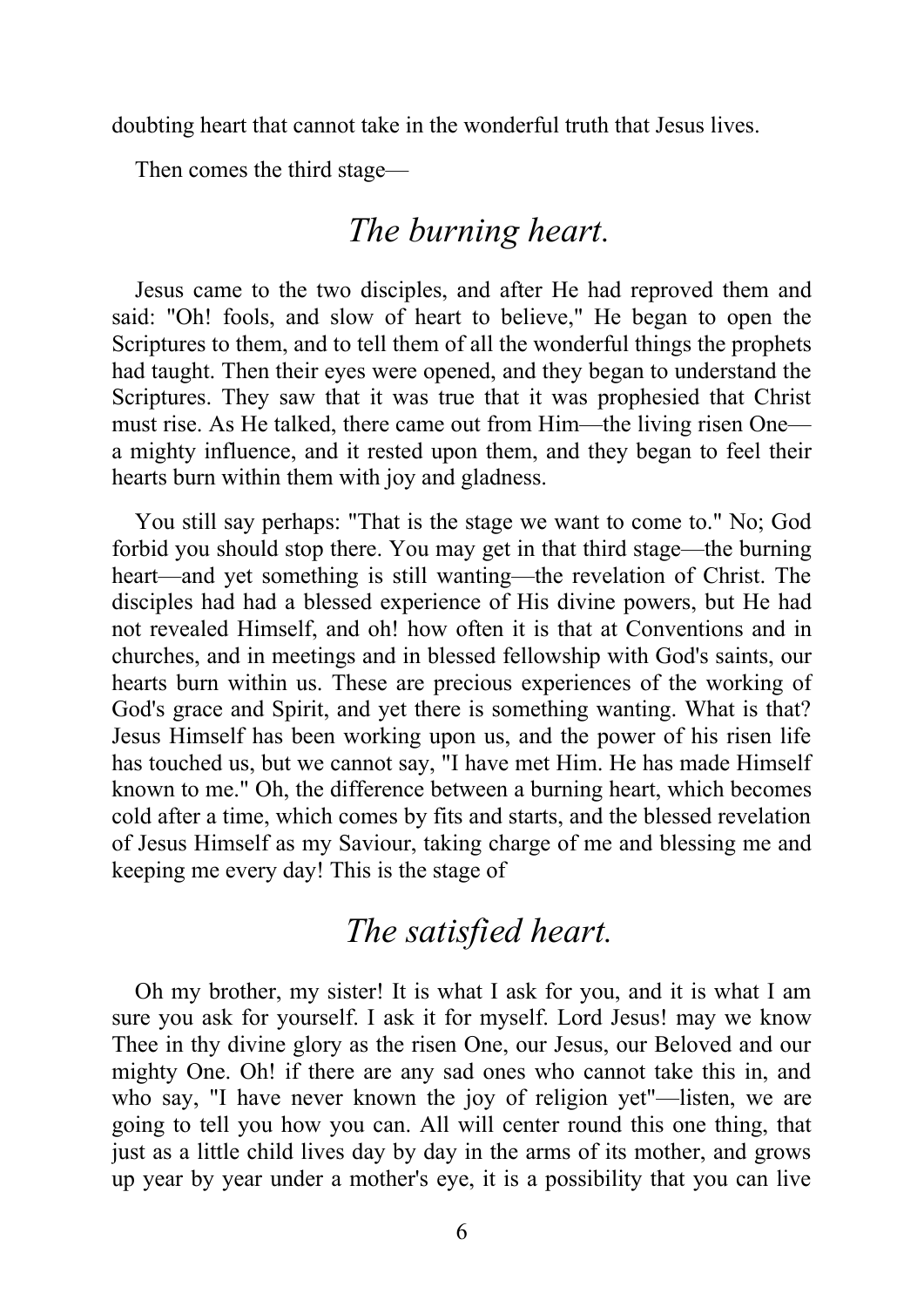every day and hour of your life in fellowship with the Holy Jesus.

### *He will do it for you.*

Come, and let your sad heart begin to hope. Will He reveal Himself? He did it to the disciples and He will do it to you. Perhaps there are some who have got beyond the sad heart and who yet feel, "I have not got what I want." If you throw open your heart and give up everything but just believing and allowing Him to do what He wants, it will come. God be praised! it will come.

### *Jesus will reveal Himself.*

Perhaps you have arrived at the stage of the burning heart, and can tell of many blessed experiences, but somehow there is a worm at the root. The experiences do not last, and the heart is so changeable. Oh come, my beloved! Follow Christ. Say, "Jesus, reveal Thyself that we may know Thee Thyself. We ask not only to drink of the living water, we want the fountain. We ask not only to bathe ourselves in the light, we want the Sun of Righteousness within our hearts. We ask not only to know Thee, who hast touched us and warmed our hearts and blessed us, but we want to know that we have the unchangeable Jesus dwelling within our hearts and abiding with us forevermore."

Now comes the question which I really wanted to put,—What are the conditions under which our blessed Lord reveals Himself? Or, put it this way,—To whom is it that Jesus will reveal Himself? We have only to see how he dealt with these disciples, and we get the answer. What is the answer? First of all I think I find here that Christ revealed Himself to those disciples

# *Who had given up everything for Him.*

He had said to them: "Forsake all and follow Me," and they had done it. With all their feebleness and all their unfaithfulness they followed Christ to the end. He said to them: "Ye have continued with Me in My temptations, and I appoint you a kingdom, as I have received a kingdom from My Father." They were not perfect men, but they would have died for Him. They loved Him, they obeyed Him, they followed Him. They had left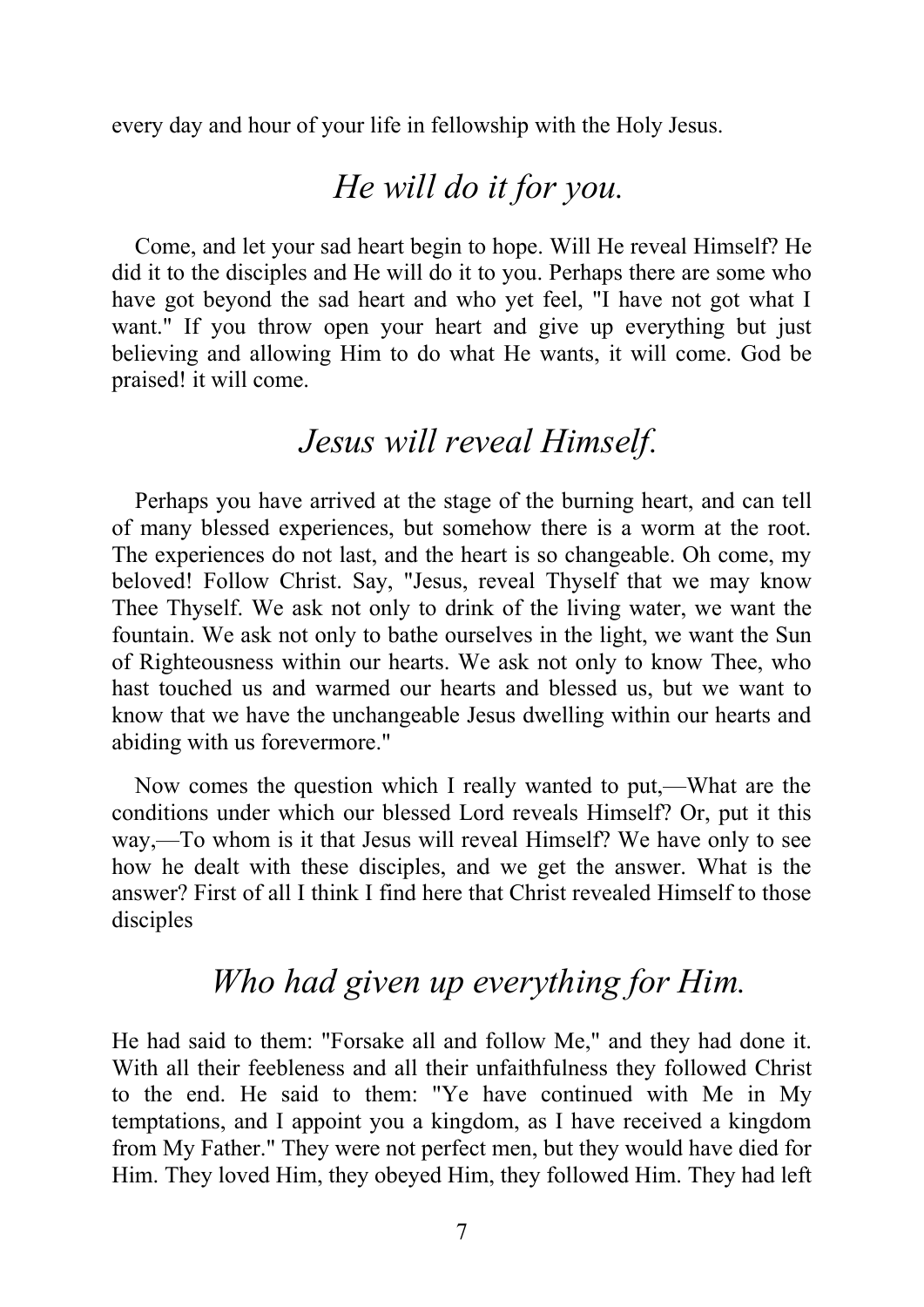all, and for three years they had been following hard after Christ. You say "Tell me what Christ wants of me, if I am to have his wonderful presence. Tell me what is the character of the man to whom Christ will reveal Himself in this highest and fullest way?" I answer: "It is the one who is ready to forsake all and to follow Him." If Christ is to give Himself wholly to me, He must know that He has me wholly for Himself; and I trust God will give grace that these words spoken about the consecration and the surrender, not only of all evil, but of many lawful things, and even, if necessary, of life itself, may lead us to understand what the demand is that Jesus makes upon us.

The motto of the Cape General Mission is,

# *"God first."*

In one sense that is a beautiful motto, and yet I am not always satisfied with it, because it is a motto that is often misunderstood. God first may mean "I" second, something else third, and something else fourth. God is thus first in order, but still God becomes one of a series of powers, and that is not the place God wants. The meaning of the words, "God first" is really "God all; God everything;" and that is what Christ wants. To be willing to give up everything, to submit to Christ to teach him what to say and what to do, is the first mark of the man to whom Christ will come. Are you not ready to take this step and say: "Jesus! I do give up everything; I have given up everything; reveal Thyself."

Oh, brother! oh, sister! do not hesitate. Speak it out in your heart, and let this be the time in which a new sacrifice shall be laid at the feet of the blessed Lamb of God.

There is a second thought. There is first the idea of having forsaken all to follow Him; of having given up everything in obedience to Him, and living just a life of simple love and obedience. But there is a second thing needed in the man who is to have this full revelation of Christ. He must be

# *Convicted of his unbelief.*

"Oh! fools, and slow of heart to believe what the prophets have said." Oh! brother, sister, if we could have a sight of the amount of unbelief in the hearts of God's children, barring the door and closing the heart against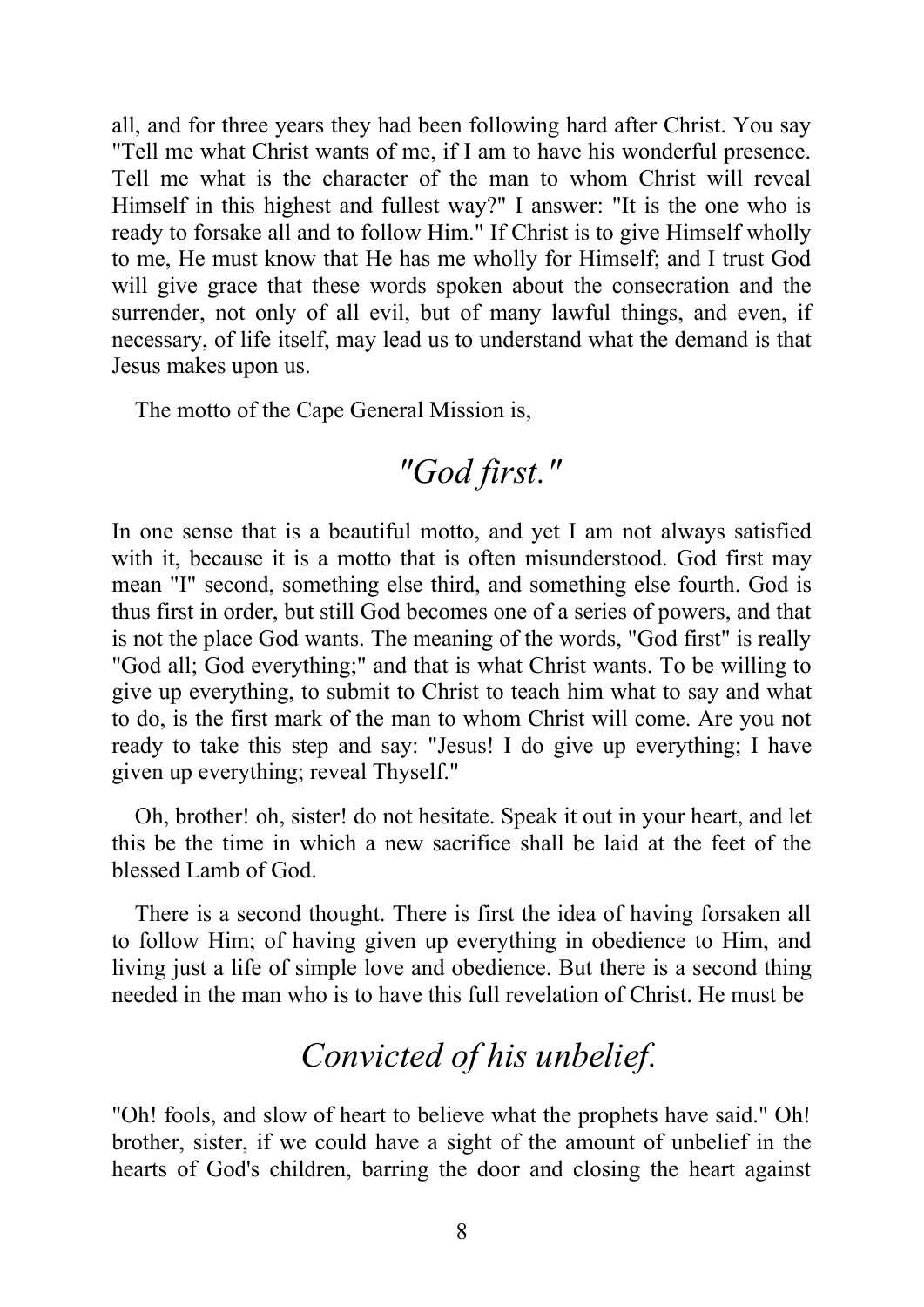Christ, how we should stand astonished and ashamed! When there is not unbelief but where there is faith, Christ cannot help coming in. He cannot help coming where there is a living faith, a full faith. The heart is opened, the heart is prepared; and as naturally as water runs into a hollow place, so naturally Christ must come into a heart that is full of faith. What is the hindrance with some earnest souls, who say: "I have given myself up to the Lord Jesus. I have done it often, and by His grace I am doing it every day, and God knows how earnestly and really I am doing it, and I have the sanction of God upon it, I know God has blessed me"? They have not been convicted of their unbelief. "Oh! fools, and slow of heart to believe." Do you know what Christ said about a man calling his brother a fool? Yet here the loving Son of God could find no other word to speak to His beloved disciples: "Oh! fools, and slow of heart to believe." You want the Lord Jesus to give you this full revelation of Himself? Are you willing to acknowledge that you are a fool for never having believed in Him? "Lord Jesus, it is my own fault. There Thou art, longing to have possession of me. There Thou hast been with Thy faithful promises waiting to reveal Thyself."

Did you ever hear of a man loving another and not longing to reveal himself? Christ longs to reveal Himself, but He cannot on account of our unbelief. May God convict us of our unbelief that we may get utterly ashamed and broken down, and cry, "Oh, my God, what is this, this heart of unbelief actually throwing a barrier across the door that Christ cannot step in, blinding my eyes that I cannot see Jesus, though he is so near? Here He has been for ten or twenty years, from time to time giving me the burning heart, enjoying the experience of a little of His love and grace, and yet I have not had the revelation of Him, taking possession of my heart and dwelling with me in unbroken continuity." Oh! may God convict us of unbelief. Do let us believe because all things are possible to him that believes. That is God's word, and this blessing, receiving the revelation of Jesus, can come only to those who learn to believe and to trust him.

There is another mark of those to whom this special revelation of Christ will come, and that is,

# *"They do not rest until they obtain it."*

You know the story. Their hearts were burning as they drew nigh to the place they were going to, and Christ made as if He were going farther. He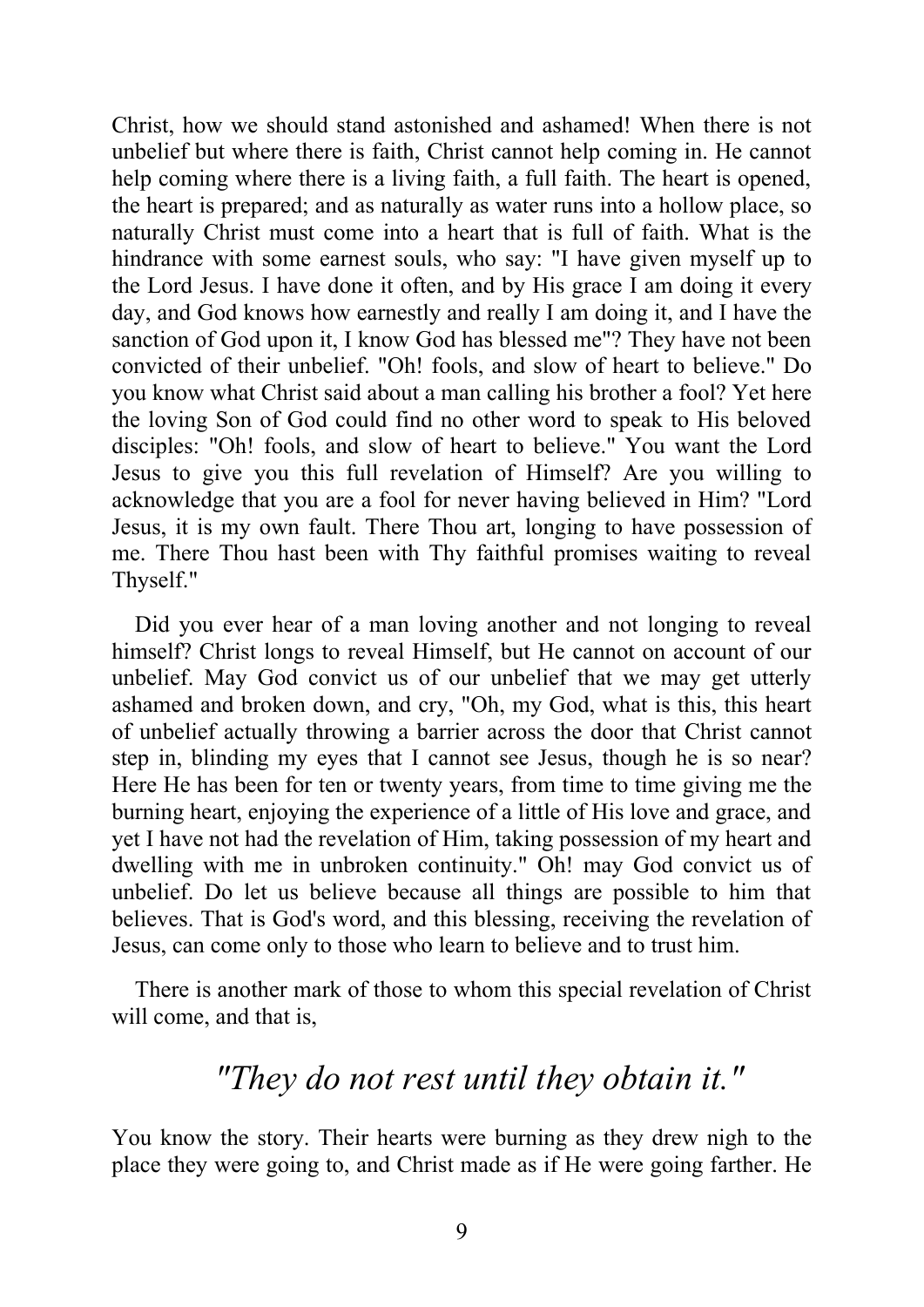put them to the test, and if they had allowed Him quietly to go on, if they had been content with the experience of the burning heart, they would have lost something infinitely better. But they were not content with it. They were not content to go home to the disciples that night and say, "Oh, what a blessed afternoon we have had! What wonderful teaching we have had!" No! The burning heart and the blessed experience just made them say, "Lord, abide with us," and they compelled Him to come in. They constrained Him to come in.

It always reminds me of the story of Jacob, "I will not let Thee go, except Thou bless me." That is the spirit that prepares us for the revelation of Jesus. Oh! my dear friend, has this been the spirit in which we have looked upon the wonderful blessing that we have sometimes heard of? "Oh! my Lord Jesus, though I do not understand it, though I cannot grasp it, though my struggles avail nothing, I am not going to let Thee go. If it is possible for a sinner on earth to have Jesus every day, every hour, and every moment in resurrection power dwelling in his heart, shining within him, filling him with love and joy,—if that is possible, I want it."

# *Is that your language?*

Oh! come then and say: "Lord Jesus, I cannot let Thee go except Thou bless me." The question is asked so often: "What is the cause of the feeble life of so many Christians?" What is really the matter? What is actually the want?

How little the Church responds to Christ's call! how little the Church is what Christ would have her to be! What is the cause of all the trouble? Various answers may be given, but there is one answer which includes all the other answers, and that is, each believer wants the personal

# *Full revelation of a personal Christ*

as an indwelling Lord, as a satisfying portion. When the Lord Jesus was here upon earth, what was it that distinguished His disciples from other people? He took them away from their fish-nets, and from their homes, and He gathered them about Himself, and they knew Jesus. He was their Master, and guarded them, and they followed Him. And what is to make a difference between Christ's disciples—not those who are just hoping to get to heaven, but Christ's whole-hearted disciples—what is to make a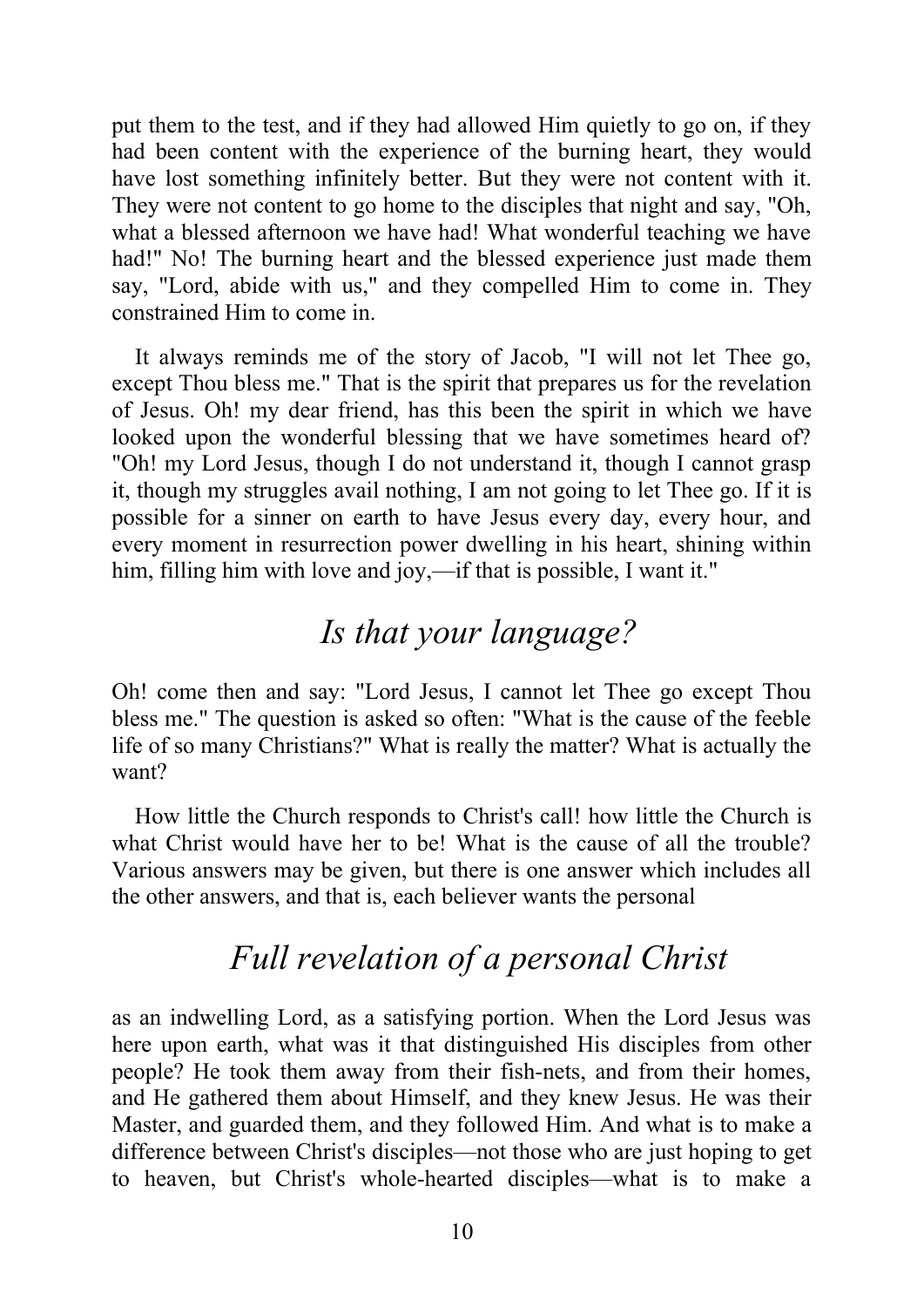difference between them and other people? It is this, to be in fellowship with Jesus—every hour of the day; and just as Christ upon earth was able to keep those people with Him for three years, day by day, so

### *Christ is able*

in heaven now to do what He could not do when He was on earth—to keep in the closest fellowship with every believer throughout the whole world. Glory be to God! You know that text in Ephesians: "He that descended is the same also that ascended, that He might fill all things." Why was my Lord Jesus taken up to heaven away from the life of earth? Because the life of earth is a life confined to localities, but the life in heaven is a life in which there is no limit and no bound and no locality, and Christ was taken up to heaven, that, in the power of God, of the omnipresent God, He might be able to fill every individual here and be with every individual believer.

That is what my heart wants to realize by faith; that is a possibility, that is a promise, that is my birthright, and I want to have it, and I want by the grace of God to say, "Jesus, I will not rest until Thou hast revealed Thyself fully to my soul."

There are often very blessed experiences in the Christian life in what I call the third stage—the stage of the burning heart. Do you know what another great mark of that stage is? Delight in God's word. How did the disciples get their burning hearts? By that strange opening of the Scripture to them. He made it all look different,—new,—and they saw what they had never seen before. They could not help feeling,

# *How wonderful,*

how heavenly was that teaching. Oh! there are many Christians who find the best time of the day is the time when they can get with their Bibles, and who love nothing so much as to get a new thought; and as a diamond digger rejoices when he has found a diamond, or a gold digger when he has found a nugget, they delight when they get from the Bible some new thought, and they feed upon it. Yet with all that interest in God's word, and with all that stirring of the heart with joy, when they go into business or attend to their daily duties, there is still something wanting.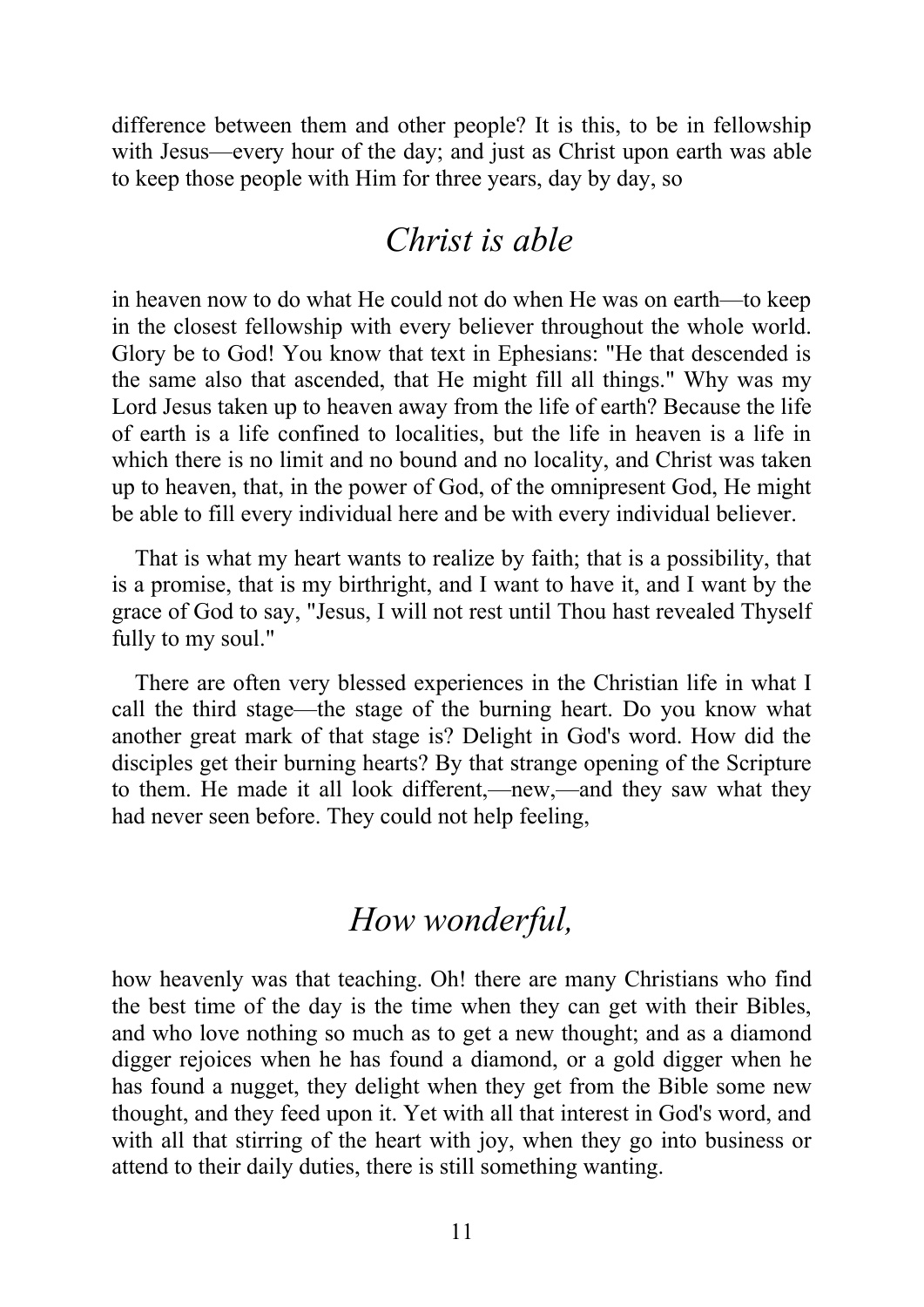We must come away from all the manifold and multifarious blessings that Jesus can bestow from time to time, to the blessed unity of that one that Jesus makes Himself known, Jesus Himself is willing to make Himself known. Oh! if I were to ask, "Is not this just what you and I want, and what many of us have been longing for?" I am sure you would answer,

### *"That is what I want."*

Think what the blessedness will be that comes from it. You often sing:—

"Oh! the peace my Saviour gives! Peace I never knew before, And my way has brighter grown, Since I've learnt to trust Him more."

I recently had a letter from some one in the Free State saying what a wonderful comfort and strength that little verse was in the midst of difficulties and troubles. Yes; but how can that peace be kept? It was the presence of Christ that brought the peace. When the storm was threatening to swallow up the disciples, it was the presence of Christ Himself that gave the peace.

Oh! Christian, do you want peace and rest? You must have Jesus Himself. You talk of purity, you talk of cleansing, you talk of deliverance from sin. Praise God, here is the deliverance and the cleansing, when the living Jesus comes and gives power. Then we have this resurrection of Christ, this heavenly Christ upon the throne, making Himself known to us. Surely that will be the secret of purity and the secret of strength.

Where does the strength of so many come from? From the joy of a personal friendship with Jesus. Those disciples, if they had gone away with their burning hearts to the other disciples, could have told them wonderful things of a man who had explained to them the Scriptures and the promises, but they could not have said, "We have seen Jesus." They might have said, "Jesus is alive. We are sure of that," but that would not have satisfied the others. But they could now go and say,

### *"We have seen Himself.*

He has revealed Himself to us." We are all glad to work for Christ, but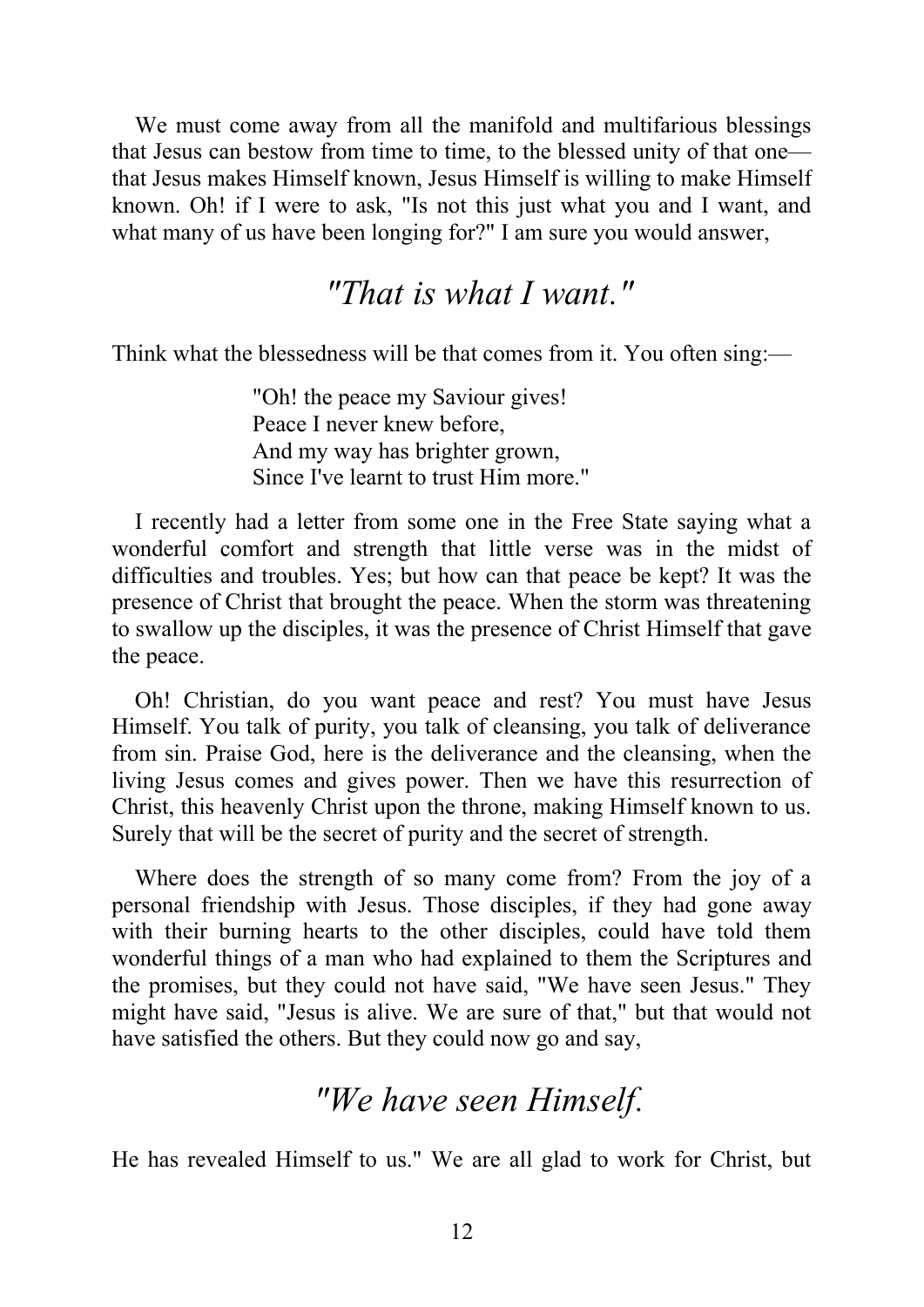there is a complaint throughout the Church of Christ, from the ministers in the pulpit down to the feeblest worker, of lack of joy and lack of blessedness. Let us try and find out whether this is not the place where the secret will be discovered—that the Lord Jesus comes and shows Himself to us as our Master and speaks to us. When we have Jesus with us, and when we go every footstep with the thought that it is Jesus wants us to go, it is Jesus who sends us and is helping us, then there will be brightness in our testimony, and it will help other believers, and they will begin to understand; "I see why I have failed. I took the word, I took the blessing, and I took, as I thought, the life, but I was without the living Jesus."

And if you now ask, "How will this revelation come?" Brother, sister, that is the secret that no man may tell, that Jesus keeps to Himself. It is

# *In the power of the Holy Ghost;*

Christ, the risen One, entered into a new life. His resurrection life is entirely different from His life before His death. You know what we read: "They knew Him." He revealed Himself, and then He passed away. And was that vision of Christ worth so much? It was lost in a moment. It was worth heaven, eternity, everything. Why? Because henceforth Christ was no longer to be known after the flesh. Christ was henceforth in the power of the Spirit, which fills Heaven; in the power of the Spirit which is the power of the Godhead; in the power of the Spirit, which fills our hearts. Christ was henceforth to live in the life of Heaven.

Thank God, Christ can by the power of the Holy Ghost reveal Himself to each one of us; but oh! brother, it is a secret thing between Christ and yourself. Take this assurance, "Their eyes were opened and they knew Him," and believe that it is written for you.

You say, "I have known the other three stages; the stage of the sad heart, mourning that I knew no living Christ; I have known the stage of the slow heart to believe, when I struggled with my unbelief; and I know the stage of the burning heart, when there are great times of joy and blessedness." You say that? Oh come then and know the fourth stage of

# *The satisfied heart,*

of the heart made glad for eternity, of the heart that cannot keep its joy in,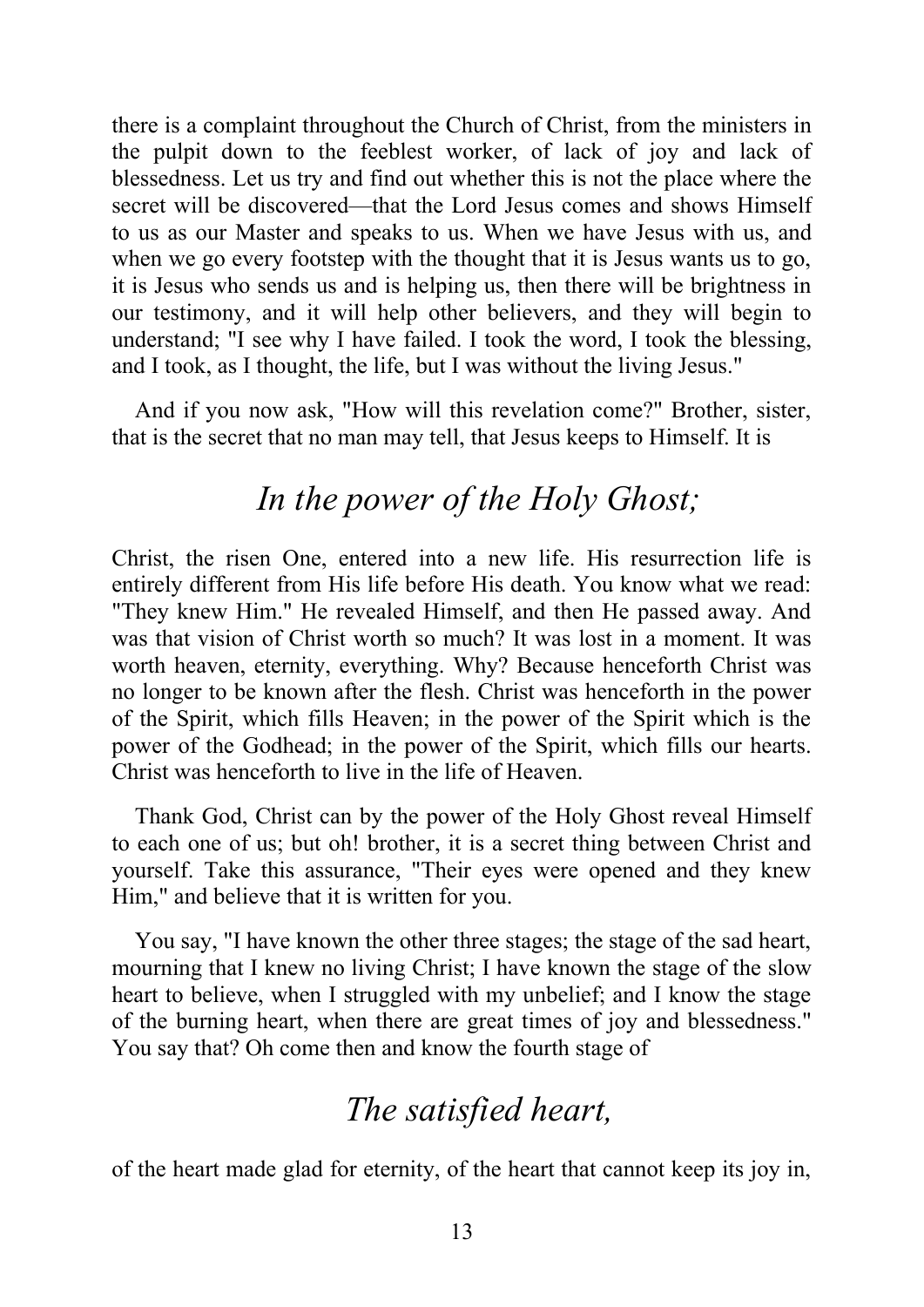but goes away back to Jerusalem, and says, "It is true. Jesus has revealed Himself. I know it, I feel it." Oh! brother, oh! sister, how will this revelation come? Jesus will tell you. Just come to the Lord Jesus and breathe up before Him a simple child-like prayer, and I, His servant, will come and take you by the hand and say: "Come, now, my work is done. I have pointed to the Lamb of God, to the risen One. My work is done."

Let us enter into the Holy Presence and begin, if you have never yet sought it before, begin to plead: "Oh! Saviour, that I might have this blessedness every moment present with me—Jesus Himself, my portion forever."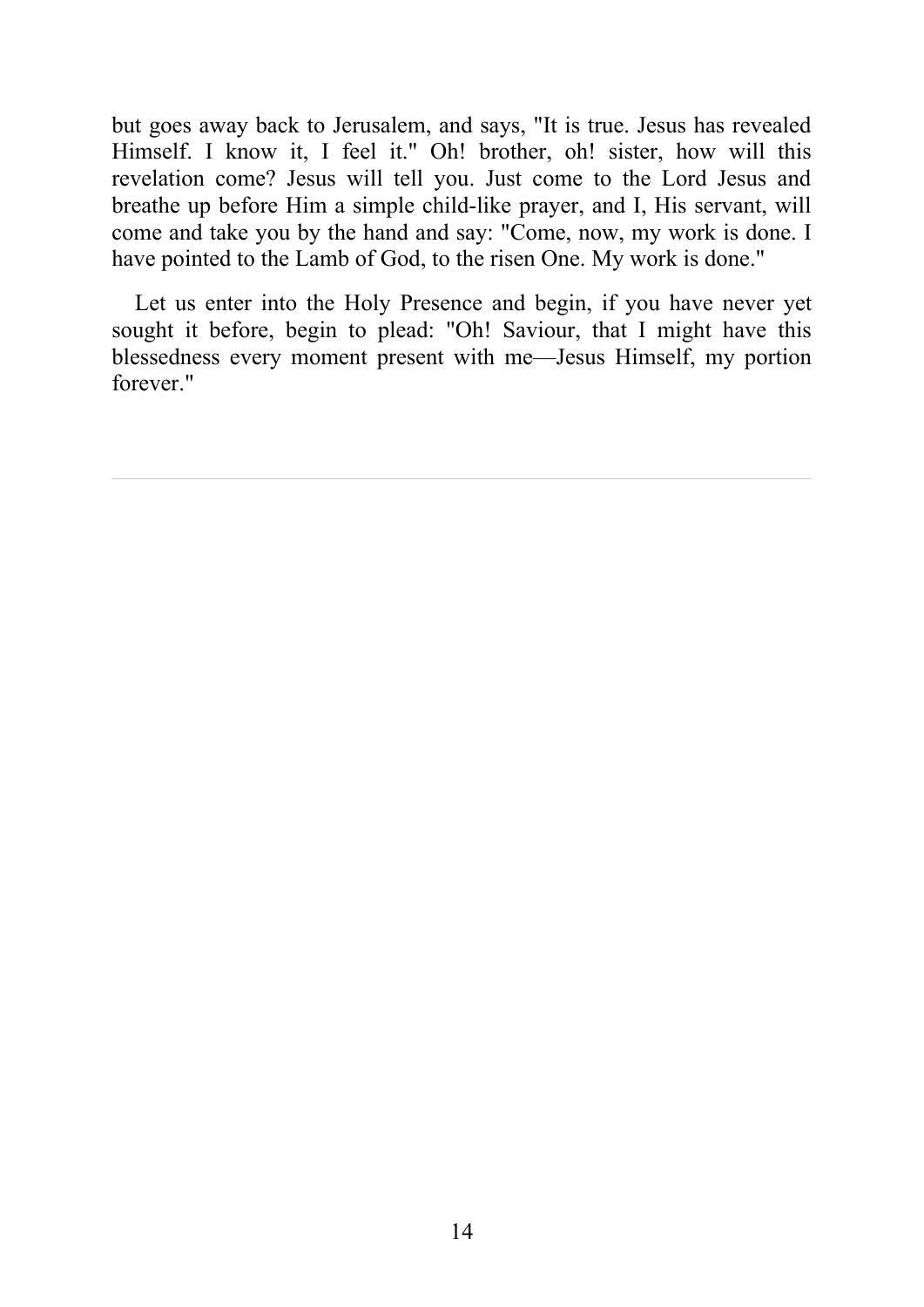# *"Jesus Himself. "*

"*Lo, I am with you alway.*"

#### **II**

WHEN I think of all the struggles and difficulties and failures of which many complain, and know that many are trying to make a new effort to begin a holy life, their hearts fearing all the time that they would fail again, owing to so many difficulties and temptations and the natural weakness of their character, my heart longs to be able to tell them in words so simple that a little child could understand,

### *What the secret is of the Christian life.*

And then the thought comes to me, Can I venture to hope that it will be given to me to take that glorious, heavenly, divine Lord Jesus and to show Him to these souls, so that they can see Him in His glory? And can it be given to me to open their eyes to see that there is a Divine, Almighty Christ, who does actually come into the heart and who faithfully promises, "I will come and dwell with you, and I will never leave you?" No; my words cannot do that. But then I thought, my Lord Jesus can use me as a simple servant to take such feeble ones by the hand and encourage and help them; to say, Oh, come, come, come, into the presence of Jesus and wait on Him, and He will reveal Himself to thee. I pray God that He may use His precious Word. It is simply

## *The presence of the Lord Jesus.*

That is the secret of the Christian's strength and joy. You know that when He was upon earth, He was present in bodily form with his disciples. They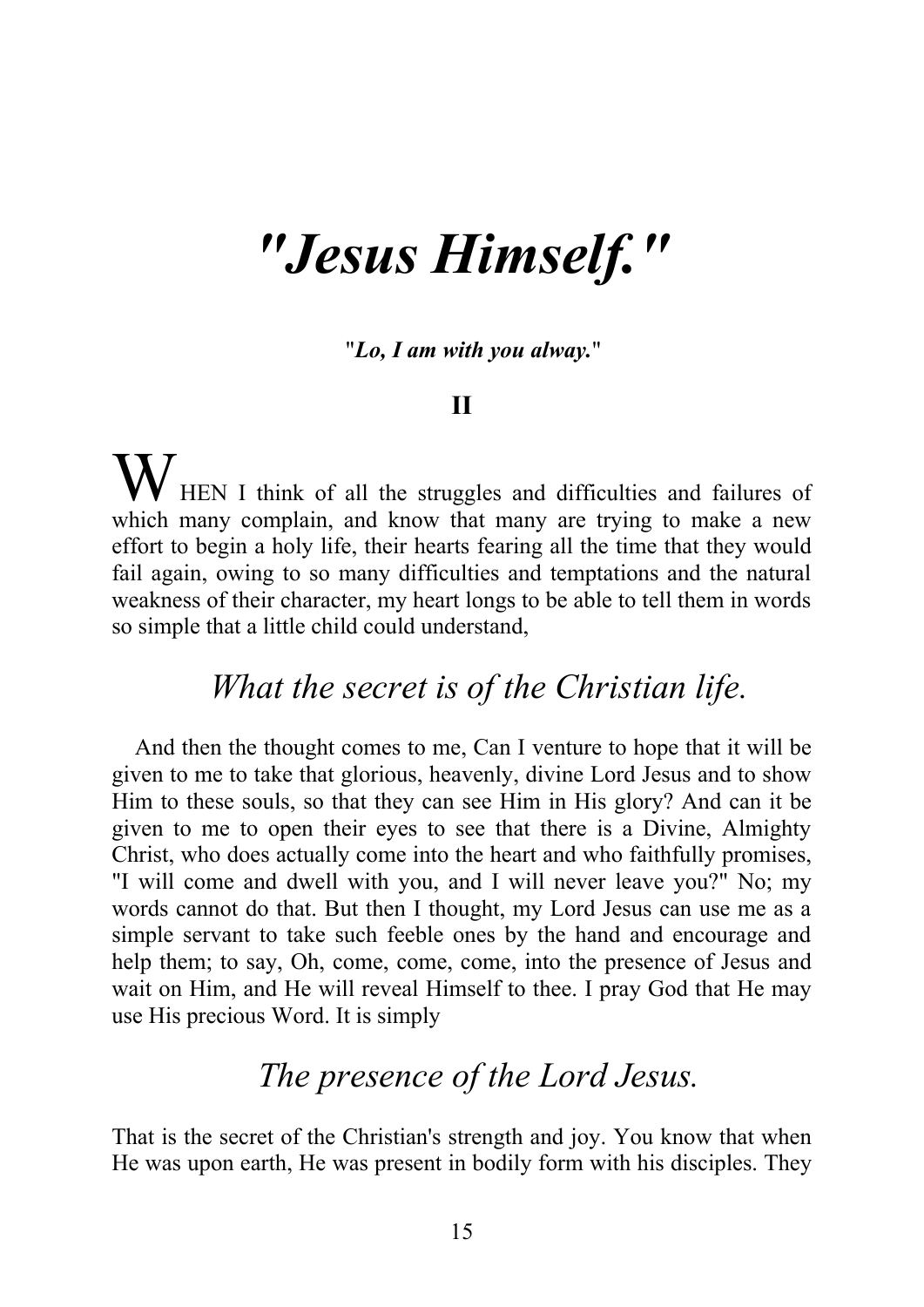walked about together all day, and at night they went into the same house, and sometimes slept together and ate and drank together. They were continually together. It was the presence of Jesus that was the training school of His disciples. They were bound to Him by that wonderful intercourse of love during three long years, and in that intercourse they learned to know Christ, and Christ instructed and corrected them, and prepared them for what they were afterward to receive. And now when He is going away, He says to them: "Lo, behold, I am with you always—all the days—even unto the end of the world."

What a promise! And just as really as Christ was with Peter in the boat, just as Christ sat with John at the table, as really can I have Christ with me. And more really, for they had their Christ in the body and He was to them a man, an individual separate from them, but I may have glorified Christ in the power of the throne of God, the omnipotent Christ, the omnipresent Christ.

What a promise! You ask me, How can that be? And my answer is, Because Christ is God, and because Christ after having been made man, went up into the throne and the Life of God. And now that blessed Christ Jesus, with His loving, pierced heart; that blessed Jesus Christ, who lived upon earth; that same Christ glorified into the glory of God, can be in me and

# *Can be with me all the days.*

You say, Is it really possible for a man in business, for a woman in the midst of a large and difficult household, for a poor man full of care; is it possible? Can I always be thinking of Jesus? Thank God, you need not always be thinking of Him. You may be the manager of a bank, and your whole attention may be required to carry out the business that you have to do. But thank God, while I have to think of my business, Jesus will think of me, and He will come in and will take charge of me. That little child, three months old, as it sleeps in its mother's arms, lies helplessly there; it hardly knows its mother, it does not think of her, but the mother thinks of the child. And this is the blessed mystery of love, that Jesus the God-man waits to come in to me in the greatness of His love; and as He gets possession of my heart, He embraces me in those divine arms and tells me, "My child, I the Faithful One, I the Mighty One will abide with thee, will watch over thee and keep thee all the days." He tells me He will come into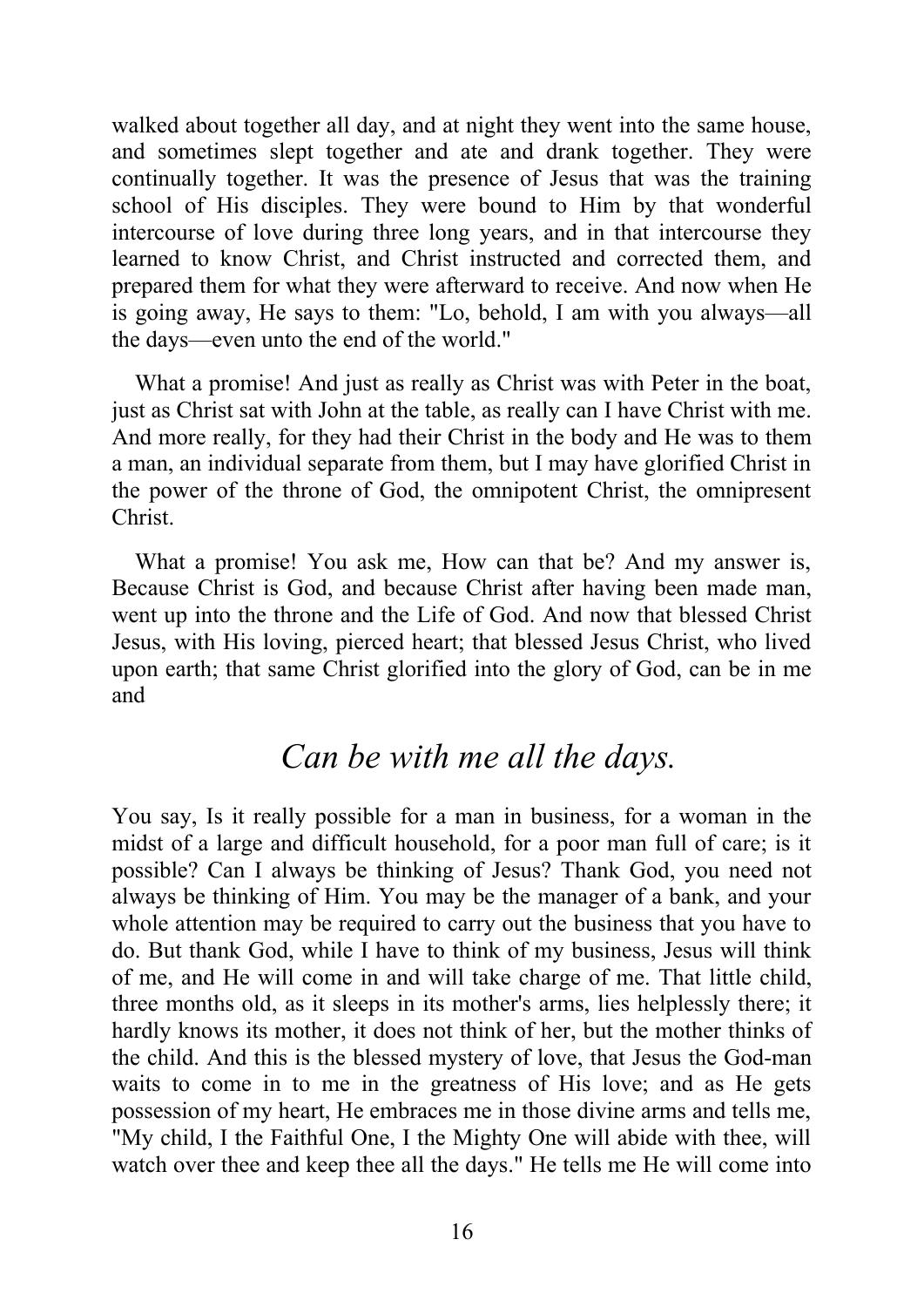my heart, so that I can be a happy Christian, a holy Christian, and a useful Christian. You say, Oh! if I could only believe that, if I could think that it is possible to have Christ always, every hour, every moment with me,

# *Taking and keeping charge of me!*

My brother, my sister, it is just literally this that is my message to you. When Jesus said to His disciples, "Lo, I am with you always," He meant it in the fullness of the divine Omnipresence, in the fullness of the divine love, and he longs to-night to reveal Himself to you and to me as we have never seen Him before.

And now just think a moment what a blessed life that must be—the presence of Jesus always abiding. Is not that the secret of peace and happiness? If I could just attain (that is what each heart says) to that blessed state in which every day and all the day I felt Jesus to be watching and ever keeping me, oh, what peace I would have in the thought, "I have no care if He cares for me, and I have no fear if He provides for me." Your heart says that this is too good to be true, and that it is too glorious to be for you. Still you acknowledge it must be most blessed. Fearful one, erring one, anxious one, I bring you God's promise, it is for me and for you. Jesus will do it; as God, He is able, and Jesus is willing and longing as the Crucified One to keep you in perfect peace. This is a wonderful fact, and it is the secret of joy unspeakable.

And this is also

# *The secret of Holiness.*

Instead of indwelling sin, an indwelling Christ conquering it; instead of indwelling sin, the indwelling life and light and love of the blessed Son of God. He is the secret of holiness. "Christ is made unto us sanctification." Remember that it is Christ Himself who is made unto us sanctification. Christ coming into me, taking charge of my whole being; my nature and my thoughts and my affections and my will; ruling all things. It is this that will make me holy. We talk about holiness, but do you know what holiness is? You have as much holiness as you have of Christ, for it is written, "Both he that sanctifieth and they who are sanctified are all of one;" and Christ sanctifies by bringing God's life into me.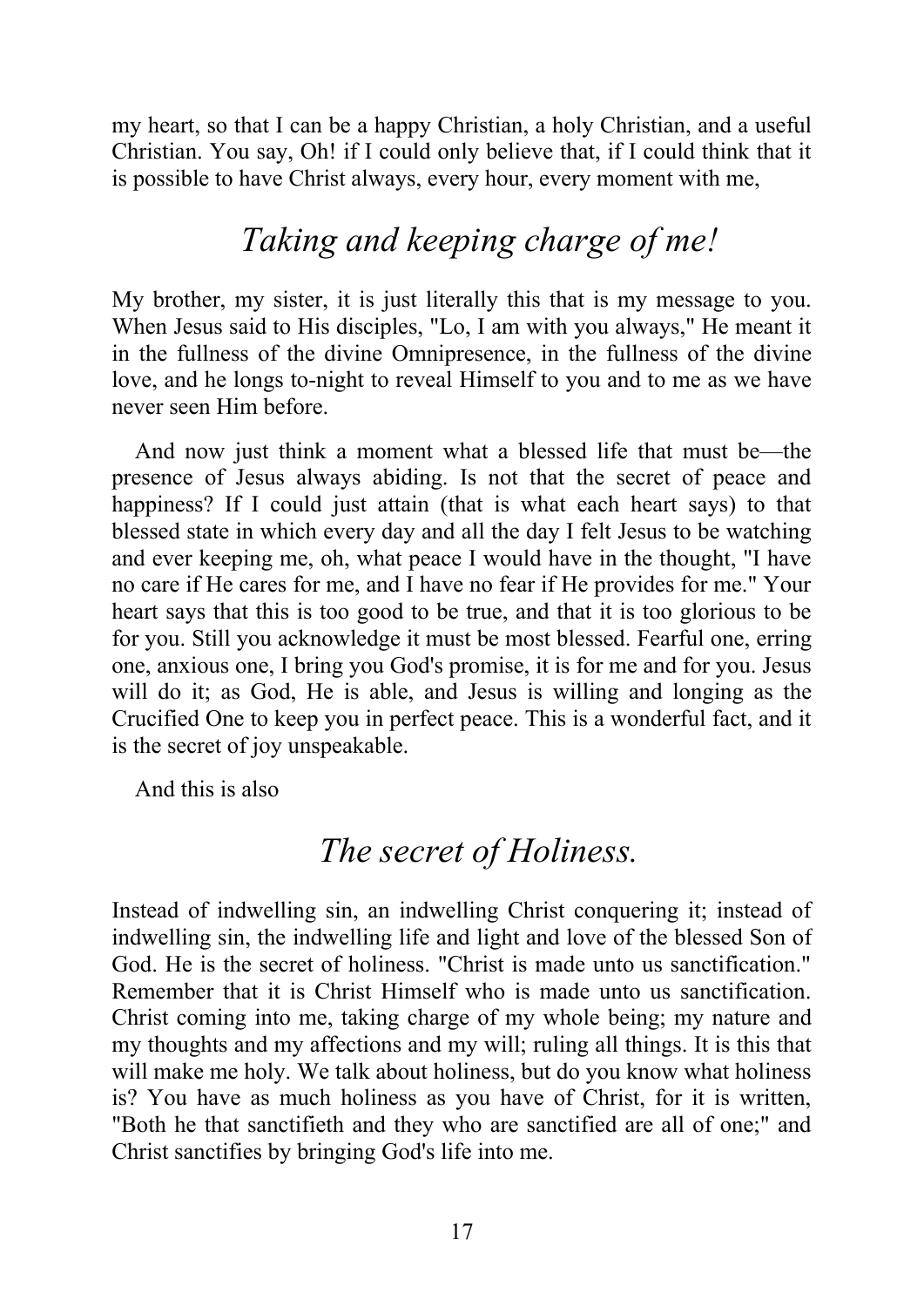We read in Judges, "The Spirit of the Lord clothed Gideon." But you know that there is in the New Testament an equally wonderful text, where we read, "Put on the Lord Jesus Christ," that is, clothe yourself with Christ Jesus. And what does that mean? It does not only mean, by imputation of righteousness outside of me, but to clothe myself with the living character of the living Christ, with the living love of the living Christ.

# *Put on the Lord Jesus.*

Oh! what a work. I cannot do it unless I believe and understand that He whom I have to put on is as a garment covering my whole being. I have to put on a living Christ who has said, "Lo, I am with you all the days." Just draw the folds closer round you, of that robe of light with which Christ would array you. Just come and acknowledge that Christ is with you, on you, in you. Oh, put Him on! And when you look at one characteristic of His after another; and you hear God's word, "Let this mind be in you which was also in Jesus Christ," and it tells you He was obedient unto the death; and then you answer, Christ the obedient one, Christ whose whole life was obedience, it is that Christ whom I have received and put on. He becomes my life and His obedience rests upon me, until I learn to whisper as Jesus did, "My Father, Thy will be done; lo, I come to do Thy will."

This, too, is the secret of influence in witness and work. How comes it that it is so

# *Dif icult to be obedient,*

and how comes it that I so often sin? People sing, "Oh, to be wholly Thine," and sing it from their hearts. How comes it then that they are disobedient again? Where does the disobedience come from? And the answer comes, It is because I am trying to obey a distant Christ, and thus His commands do not come with power. Look what I find in God's Word. When God wanted to send any man upon His service, He first met him and talked with him and cheered him time after time. God appeared to Abraham seven or eight times, and gave to him one command after another; and so Abraham learned to obey Him perfectly. God appeared to Joshua and to Gideon, and they obeyed. And why are we not obedient? Because we have so little of this near intercourse with Jesus. But, oh, if we knew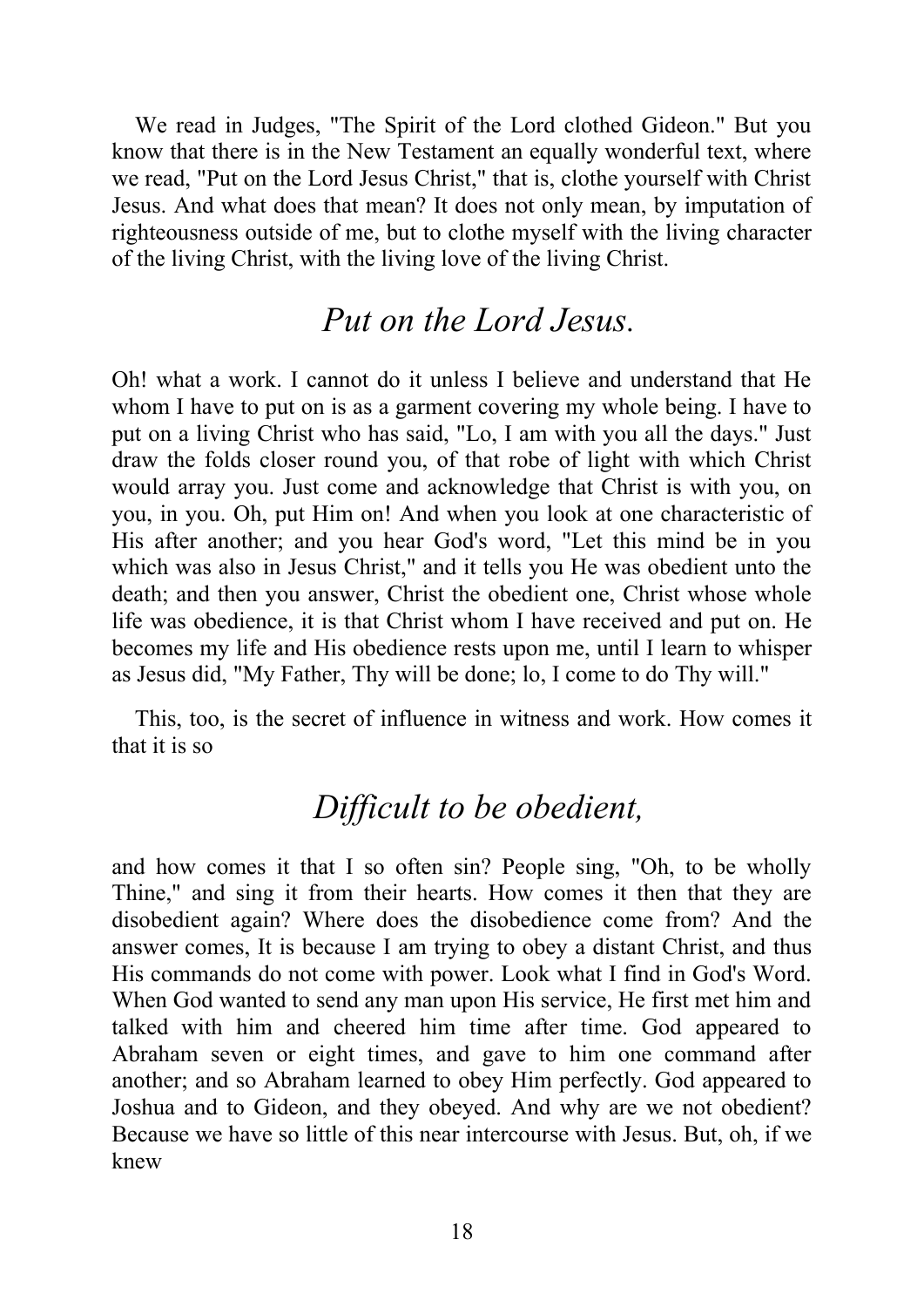### *This blessed, heavenly secret*

of having the presence of Christ with us every day, every hour, every minute, what a joy it would be to obey! We could not walk in this consciousness,—My Lord Jesus is with me and around me,—and not obey Him! Oh, do you not begin to long and say, This is what I must have, the ever-abiding presence of Jesus! There are some Christians who try not to be disobedient, who come to their Sunday and week-day duties most faithfully, and pray for grace and a blessing, and they complain of so little blessing and power, so little power! And why? Because there is not enough of the living Jesus in their hearts. I sometimes think of this as a most solemn truth. There is a great diversity of gifts amongst ministers and others who speak; but I am sure of this, that a man's gifts are not the measure of his real power. I am sure of this, that God can see what neither you nor I can see. Sometimes people feel something of it; but in proportion as a man has in reality, not as a sentiment or an aspiration, or a thought, but in reality, the very spirit and presence of Jesus upon him, there comes out from him an unseen silent influence. That secret influence is the

# *Holy presence of Jesus.*

"Lo, I am with you always." And now, if what I have said has sufficed just to indicate what a desirable thing it is, what a blessed thing it is to live for, then let me now give you an answer to the question that arises in more than one heart. I can hear some one say, "Tell me how I can get this blessed abiding presence of Jesus; and when I have got it, how I can ever keep it. I think if I have this, I have all. The Lord Jesus has come very near to me. I have tried to turn away from everything that can hinder, and have had my Lord very near. But how can I know that He will be with me always?" If you were to ask the Lord, "Oh, my blessed Lord Christ, what must I do, how can I enjoy Thy never-failing presence?" His first answer would be, "Only believe. I have said it often, and you only partly understood it, but I will say it again—

# *My child, only believe."*

It is by faith. We sometimes speak of faith as trust, and it is a very helpful thing to tell men that faith is trust: but when people say, as they sometimes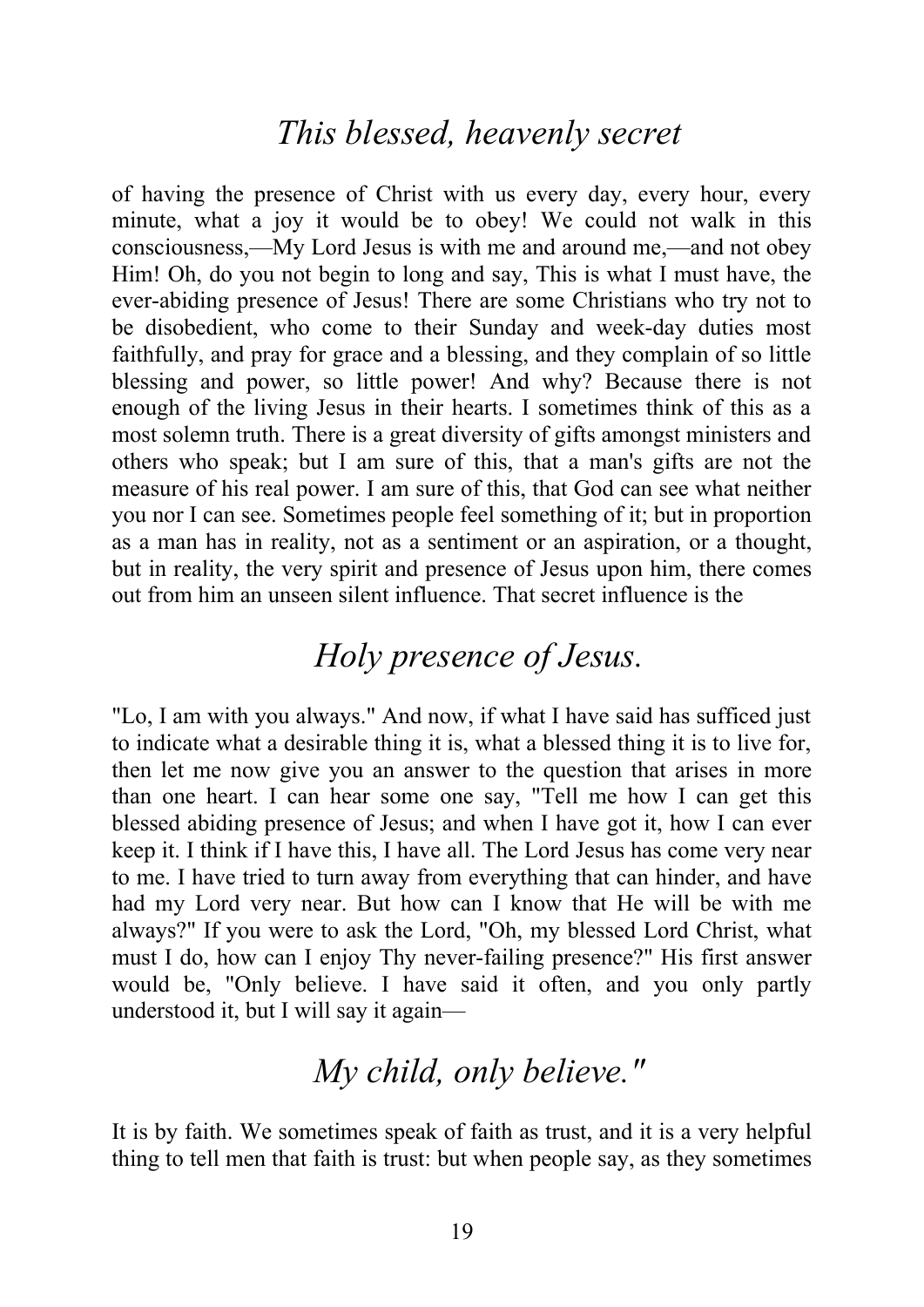do, that it is nothing else but trust, that is not the case. It is a far wider word than trust. It is by faith that I learn to know the invisible One, the invisible God, and that I see Him. Faith is my spiritual eye-sight for the unseen and heavenly. You often try hard to trust God, and you fail. Why? Because you have not taken time first to see God. How can you trust God fully until you have met Him and known Him? You ask, "Where ought I to begin?" You ought to begin with first believing; with presenting yourself before this God in the attitude of silent worship, and asking Him to let a sense of His greatness and His presence come upon you. You must ask Him to let your heart be covered over with his holy presence. You must seek to realize in your heart the presence of an Almighty and all-loving God, an unspeakably loving God. Take time to worship Him as the omnipotent God, to feel that the very power that created the world, the very power that raised Jesus from the dead, is at this moment working in your heart. We do not experience it because we do not believe. We must take time to believe. Jesus says, "Oh, my child, shut your eyes to the world, and shut out of your heart all these thoughts about religion, and begin to believe in God Himself." That is the first article of the Creed—"I believe in God."

# *By believing I open my heart,*

to receive this glorious God, and I bow and worship. And then as I believe this, I look up and I see the Lamb upon the Throne, and I believe that the Almighty power of God is in Jesus for the very purpose of revealing His presence to my heart. Why are there two upon the Throne? Is not God enough? The Lamb of God is upon the Throne in your interest and in mine; the Lamb upon the Throne is Christ Himself, with power as God to take possession of me. Oh, do not think you cannot get that realization. And do not think of it as now only within your reach; but cultivate the habit of faith. "Jesus, I believe in Thy glory; I believe in Thine omnipotence; I believe in Thy power working within me. I believe in Thy living, loving presence with me, revealing itself in Divine power."

Do not be occupied with feelings or experiences. You will find it far simpler and easier just to trust and say, "I am sure He is all for me." Get rid of yourself for the time; don't think or speak about yourself; but

### *Think what Jesus is.*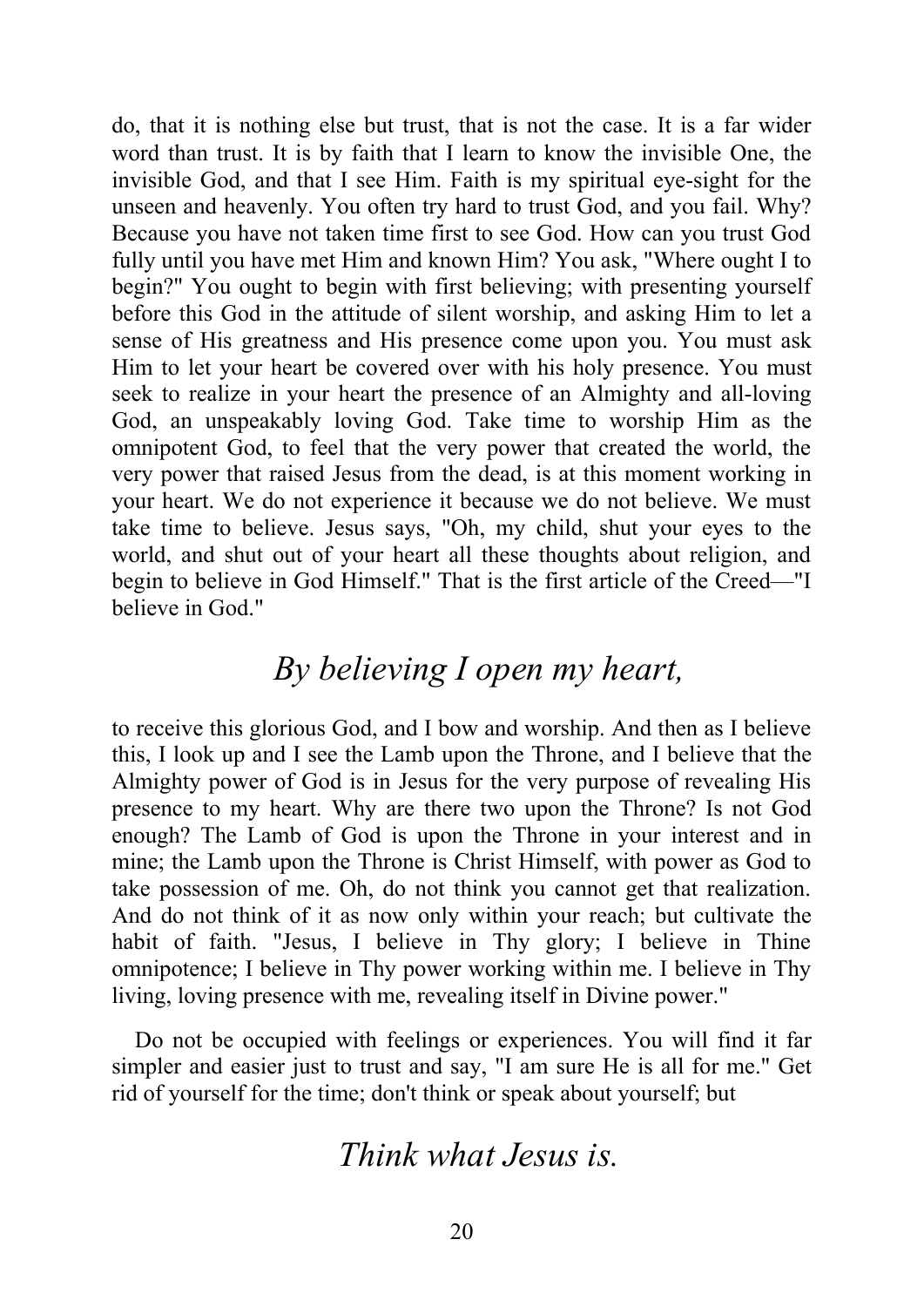And then remember it is believe always. I sometimes feel that I cannot find words to tell how God wants His people to believe from morning till night. Every breath ought to be just believing. Yes, it is indeed true; the Lord Jesus loves us to be just believing from morning to evening, and you must begin to make that the chief thing in life. In the morning when you wake, let your heart go forth with a large faith in this; and in the watches of the night let this thought be present with you—my Saviour Jesus is round me and near me, and you can look up and say, "I want to trust Thee always." You know what trust is. It is so sweet to trust. And now cannot you trust Jesus; this presence, this keeping presence? He lives for you in Heaven. You are marked with His blood, and he loves you; and cannot you say, "My King, my King, He is with me all the days?" Oh, trust Jesus to fulfill His own promises.

There is a second answer that I think Christ would give if we come to Him believing, and say, "Is there anything more, my blessed Master?" I think I can hear His answer:

# *"My child, always obey."*

Do not fail to understand the lesson contained in this one word. You must distinctly and definitely take that word OBEY and obedience, and learn to say for yourselves: "Now I have to obey, and by the grace of God I am going to obey in everything." At our recent exhibition at the Cape, Mr. Rhodes, our Prime Minister, went to the gate, thinking he had got the fee in his pocket. When he got to the gate, however, he found he had not enough money, and said to the door-keeper, "I am Mr. Rhodes; let me in and I will take care you do not suffer." But the man said, "I cannot help that, sir, I have my orders," and he refused to let Mr. Rhodes in. He had to borrow from a friend, and pay before he could pass the gate. At a dinner afterward Mr. Rhodes spoke about it, and said it was a real joy to see a man stick to his order like that. That is it. The man had his orders, and that was enough to him, and whoever came to the gate had to pay his fee before he could enter. God's children ought to be like soldiers, and be

# *Ready to say, "I must obey."*

Oh! to have that thought in our hearts—"Jesus, I love to obey Thee." There must be personal intercourse with the Saviour, and then comes the joy of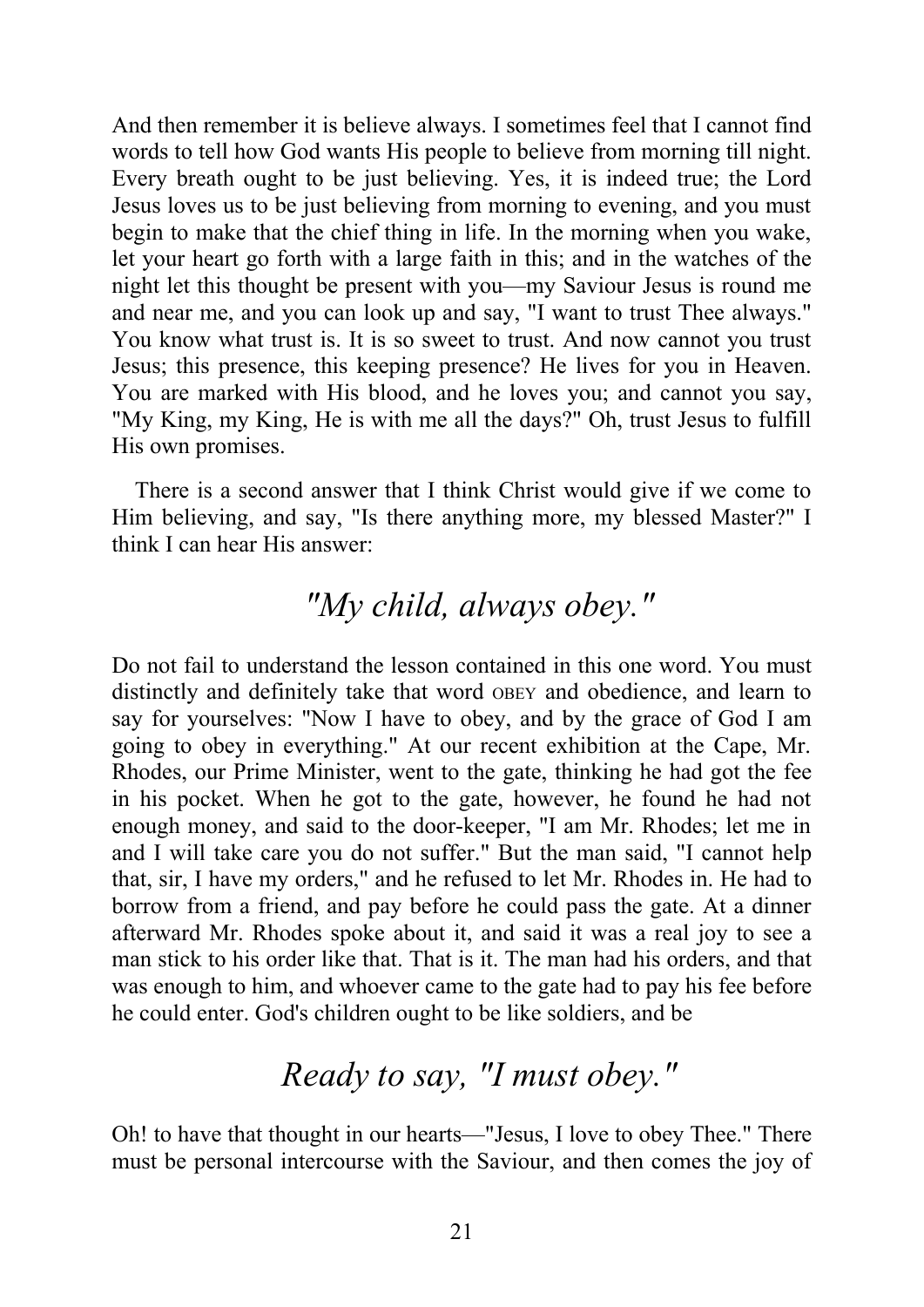personal service and allegiance. Are you ready to obey in all feebleness and weakness and fear? Can you say, "Yes, Lord Jesus, I will obey?" If so, then give yourself up absolutely. Then your feeling will be, "I am not going to speak one word if I think that Jesus would not like to hear it. I am not going to have an opinion of my own, but my whole life is to be covered with the purity of His obedience to the Father and His selfsacrificing love to me. I want Christ to have my whole life, my whole heart, my whole character. I want to be like Christ and to obey." Give yourself up to this loving obedience.

The third thought is this: If I say, "My Master, blessed Saviour, tell me all, I will believe, I do obey, and I will obey. Is there anything more I need to secure the enjoyment of Thine abiding presence?" And I catch this answer:

# *"My child, close intercourse with me every day."*

Ah, there is the fault of many who try to obey and try to believe; they do it in their own strength, and they do not know that if the Lord Jesus is to reign in their hearts, they must have close communion with Him every day. You cannot do all He desires, but Jesus will do it for you. There are many Christians who fail here, and on that account do not understand what it is to have fellowship with Jesus. Do let me try and impress this upon you: God has given you a loving, living Saviour, and how can He bless if you do not meet Him? The joy of friendship is found in intercourse; and Jesus asks for this every day, that he may have time to influence me, to tell me of Himself, to teach me, to breathe His Spirit unto me, to give me new life and joy and strength. And remember, intercourse with Jesus

# *Does not mean half-an-hour*

or an hour in your closet. A man may study his Bible or his commentary carefully; he may look up all the parallel passages in the chapter; when he comes out of his closet he may be able to tell you all about it, and yet he has never met Jesus that morning at all. You have prayed for five or ten minutes, and you have never met Jesus. And so we must remember that though the Bible is most precious, and the reading of it most blessed and needful; yet prayer and Bible reading are not fellowship with Jesus. What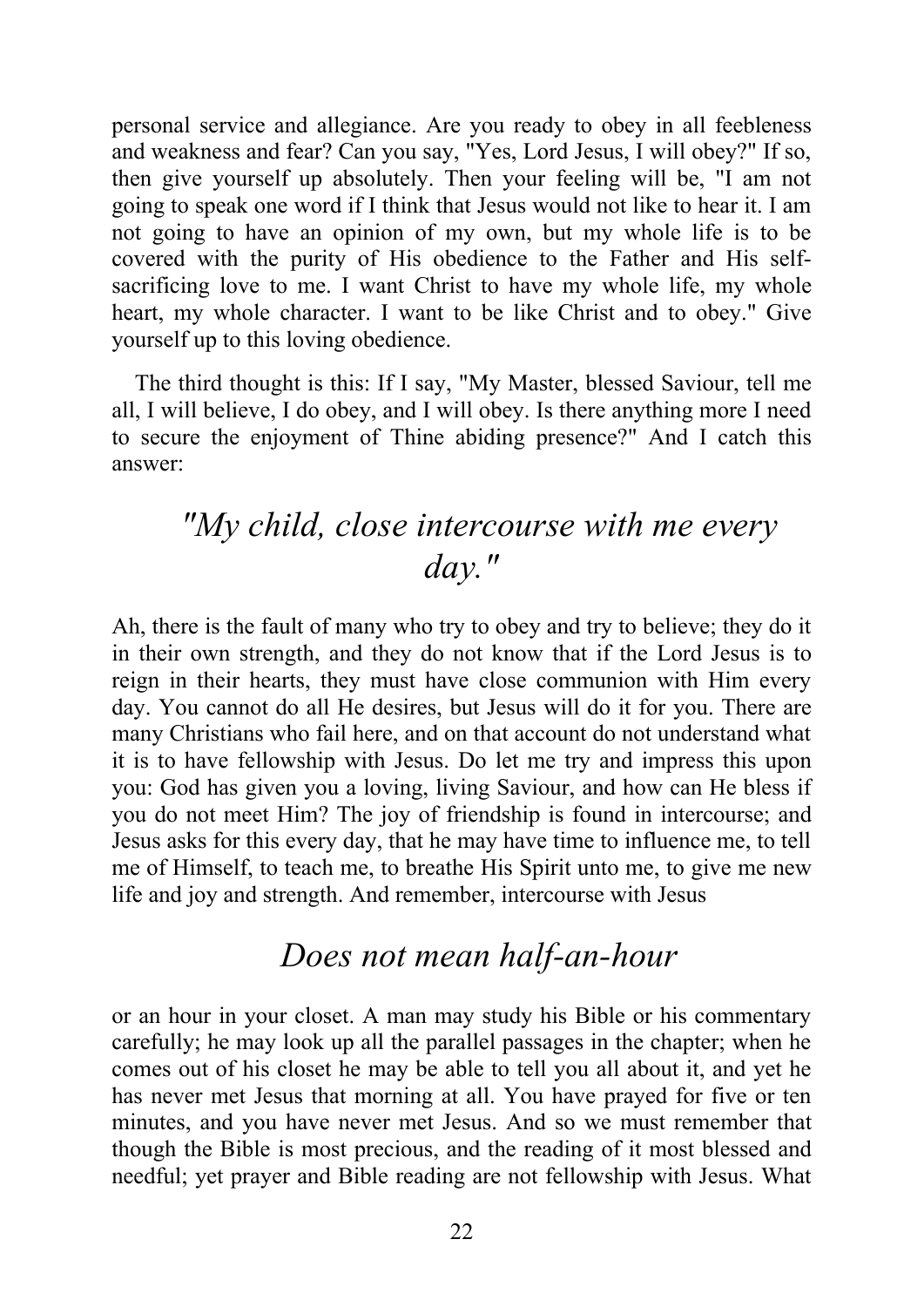we need every morning is to meet Jesus, and to say, "Lord, here is the day again, and I am just as weak in myself as ever I was; do Thou come and feed me this morning with Thyself and speak to my soul." Oh, friends, it is not your faith that will keep you standing, but it is a living Jesus, met

# *Every day in fellowship*

and worship and love. Wait in His presence, however cold and faithless you feel. Wait before Him and say: "Lord, helpless as I am, I believe and rest in the blessed assurance that what Thou hast promised Thou wilt do for me."

I ask my Master once again, "Lord Jesus, is that all?" And his answer is: "No, my child; I have one thing more." "And what is that? Thou hast told me to believe, and to obey, and to abide near to Thee: what wouldst Thou have more?"

### *"Work for me my child.*

Remember, I have redeemed thee for My service; I have redeemed thee to have a witness to go out into the world confessing Me before men." Oh, do not hide your treasure, or think that if Jesus is with you, you can hide it. One of two things will happen—either you must give all up, or it must come out. You have perhaps heard of the little girl, who, after one of Mr. Moody's meetings, was found to be singing some of the hymns we all know. The child's parents were in a good position in society, and while singing those hymns in the drawing-room her mother forbade her. One day she was singing the hymn "Oh, I'm so glad that Jesus loves me," when her mother said, "My child, how is it that you sing this when I have forbidden it?" She replied, "Oh, mother, I cannot help it; it comes out of itself." If Jesus Christ be in the heart, He must come out. Remember, it is not only our duty to confess Him; it is that, but it is something more. If you do not do it, it is just an indication that you have not given yourself up to Jesus; your character, your reputation, your all. You are holding back from Him. You must confess Jesus in the world, in your home; and in fact everywhere. You know the Lord's command, "Go ye into all the world, and preach the Gospel to every creature;" "and, lo, I am with you," meaning, "Any one may work for Me, and I will be with him." It is true of the minister, the missionary, and every believer who works for Jesus. The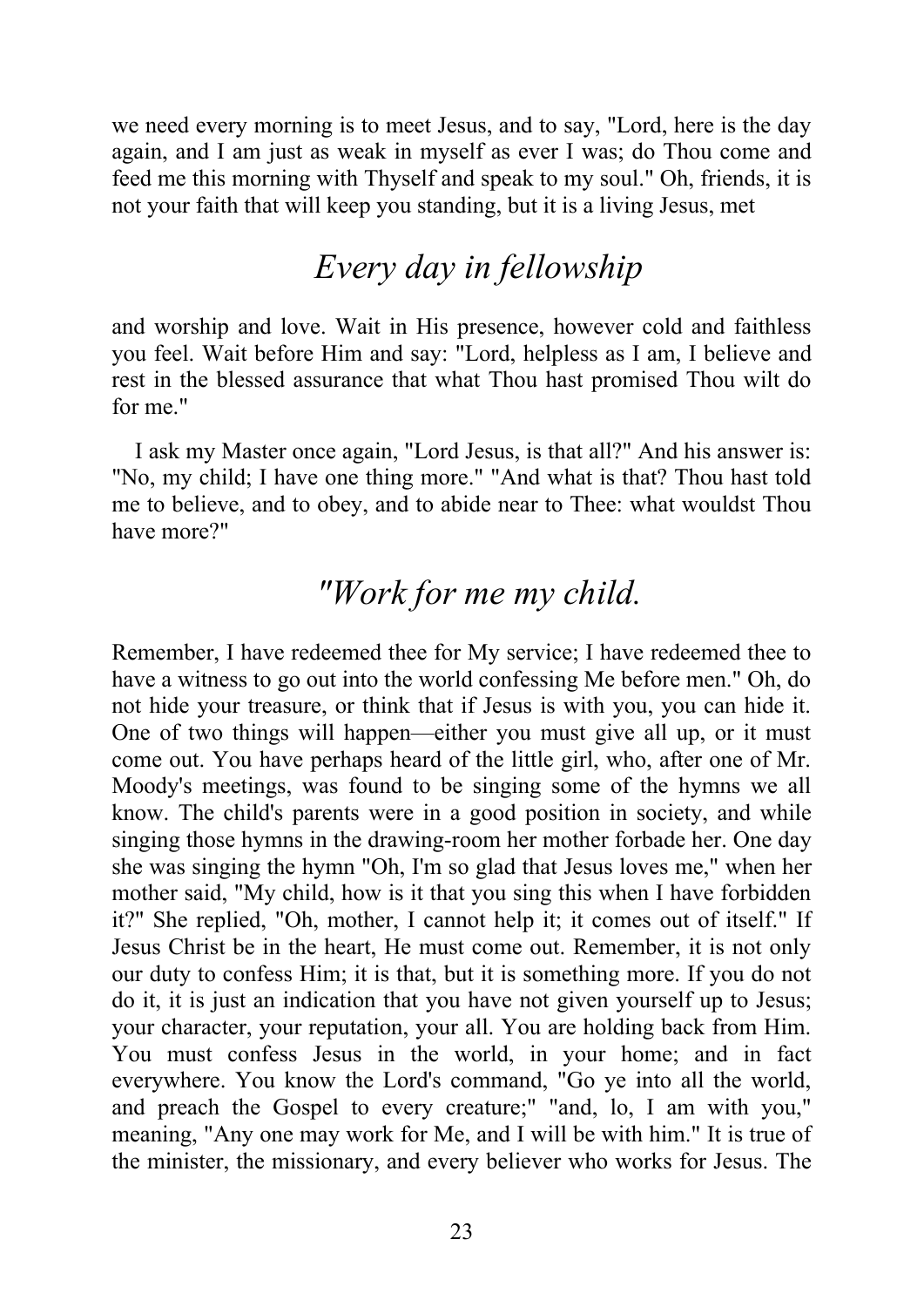presence of Jesus is intimately connected with work for Him. You say, "I have never thought of that before. I have my Sunday work, but during the week I am not doing work for Him." You cannot have the presence of Jesus, and let this continue to be the case. I do not believe you could have the presence of Jesus all the week and yet do nothing for Him; therefore my advice is, work for Him who is worthy, His blessing and His presence will be found in the work. It is

# *A blessed privilege to work for Christ*

in this perishing world. Oh, why is it that our hearts often feel so cold and closed up, and so many of us say, "I do not feel called to Christ's work"? Be willing to yield yourself for the Lord's service, and He will reveal Himself to you.

Christ comes with His wondrous promise, and what He says, He says to all believers: "Lo, I am with you always; that is My promise; this is what I in My power can do; this is what I faithfully engage to perform; will you have it?

# *I give Myself to thee, O soul."*

To each of those who have come to Him, Christ says, "I give Myself to thee, to be absolutely and wholly thine every hour of every day; to be with thee and in thee every moment, to bless thee and sustain thee, and to give thee each moment the consciousness of My presence; I will be wholly, wholly, wholly thine."

And now, what is the other side? He wants me to be wholly His. Are you ready to take this as your motto now,

# *"Wholly for God"?*

O God, breathe Thou Thy presence in my heart that Thou mayest shine forth from my life. "Wholly for God," let this be our motto. Come let us cast ourselves on our faces before His feet. Our missionary from Nyassaland says he has often been touched by seeing how the native Christians, when they are brought to Jesus, do not stand in prayer; they do not kneel; but they cast themselves upon the earth with their foreheads to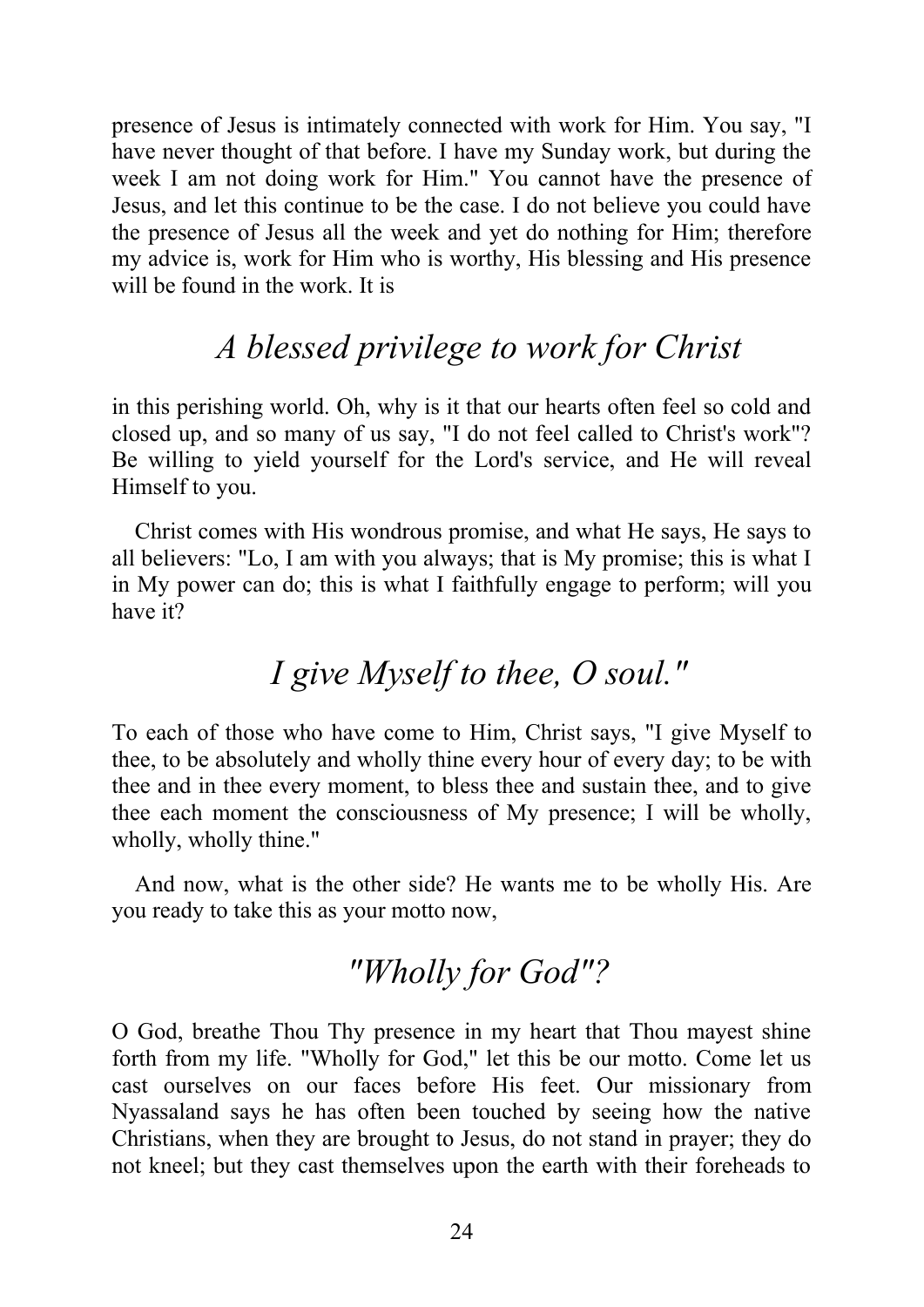the ground, and there they lie, and with loud voices cry unto God. I sometimes feel that I wish we could do that ourselves; but we need not do it literally. Let us do it in spirit, for the everlasting Son of God has come into our hearts. Are you going to take Him and to keep Him there, to give Him glory and let Him have His way? Come now and say, "I will seek Thee with my whole heart; I am wholly Thine." Yield yourself entirely to Him to have complete possession. He will take and keep possession. Come now. Jesus delights in the worship of His Saints. Our whole life can become one continuous act of worship and work of love and joy, if we only remember and value this, that Jesus has said, "Lo, I am with you all the days, even unto the end of the world."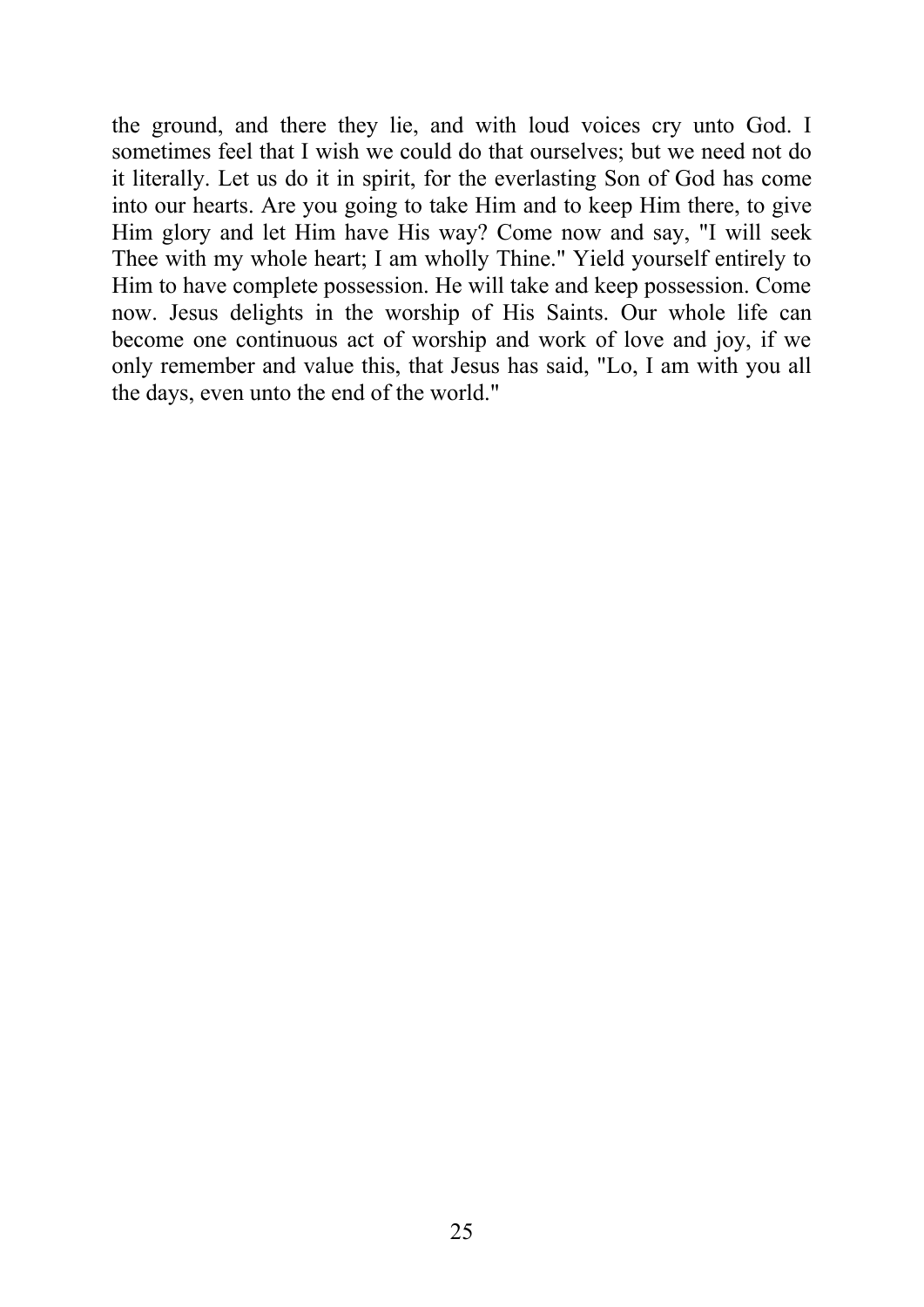End of the Project Gutenberg EBook of 'Jesus Himself', by Andrew Murray \*\*\* END OF THIS PROJECT GUTENBERG EBOOK 'JESUS HIMSELF' \*\*\*

\*\*\*\*\* This file should be named 26003-h.htm or 26003-h.zip \*\*\*\*\* This and all associated files of various formats will be found in: http://www.gutenberg.org/2/6/0/0/26003/

Produced by Free Elf, William Bumgarner and the Online Distributed Proofreading Team at http://www.pgdp.net (This book was produced from scanned images of public domain material from the Google Print project.)

Updated editions will replace the previous one--the old editions will be renamed.

Creating the works from public domain print editions means that no one owns a United States copyright in these works, so the Foundation (and you!) can copy and distribute it in the United States without permission and without paying copyright royalties. Special rules, set forth in the General Terms of Use part of this license, apply to copying and distributing Project Gutenberg-tm electronic works to protect the PROJECT GUTENBERG-tm concept and trademark. Project Gutenberg is a registered trademark, and may not be used if you charge for the eBooks, unless you receive specific permission. If you do not charge anything for copies of this eBook, complying with the rules is very easy. You may use this eBook for nearly any purpose such as creation of derivative works, reports, performances and research. They may be modified and printed and given away--you may do practically ANYTHING with public domain eBooks. Redistribution is subject to the trademark license, especially commercial redistribution.

\*\*\* START: FULL LICENSE \*\*\*

THE FULL PROJECT GUTENBERG LICENSE PLEASE READ THIS BEFORE YOU DISTRIBUTE OR USE THIS WORK

To protect the Project Gutenberg-tm mission of promoting the free distribution of electronic works, by using or distributing this work (or any other work associated in any way with the phrase "Project Gutenberg"), you agree to comply with all the terms of the Full Project Gutenberg-tm License (available with this file or online at http://gutenberg.net/license).

Section 1. General Terms of Use and Redistributing Project Gutenbergtm electronic works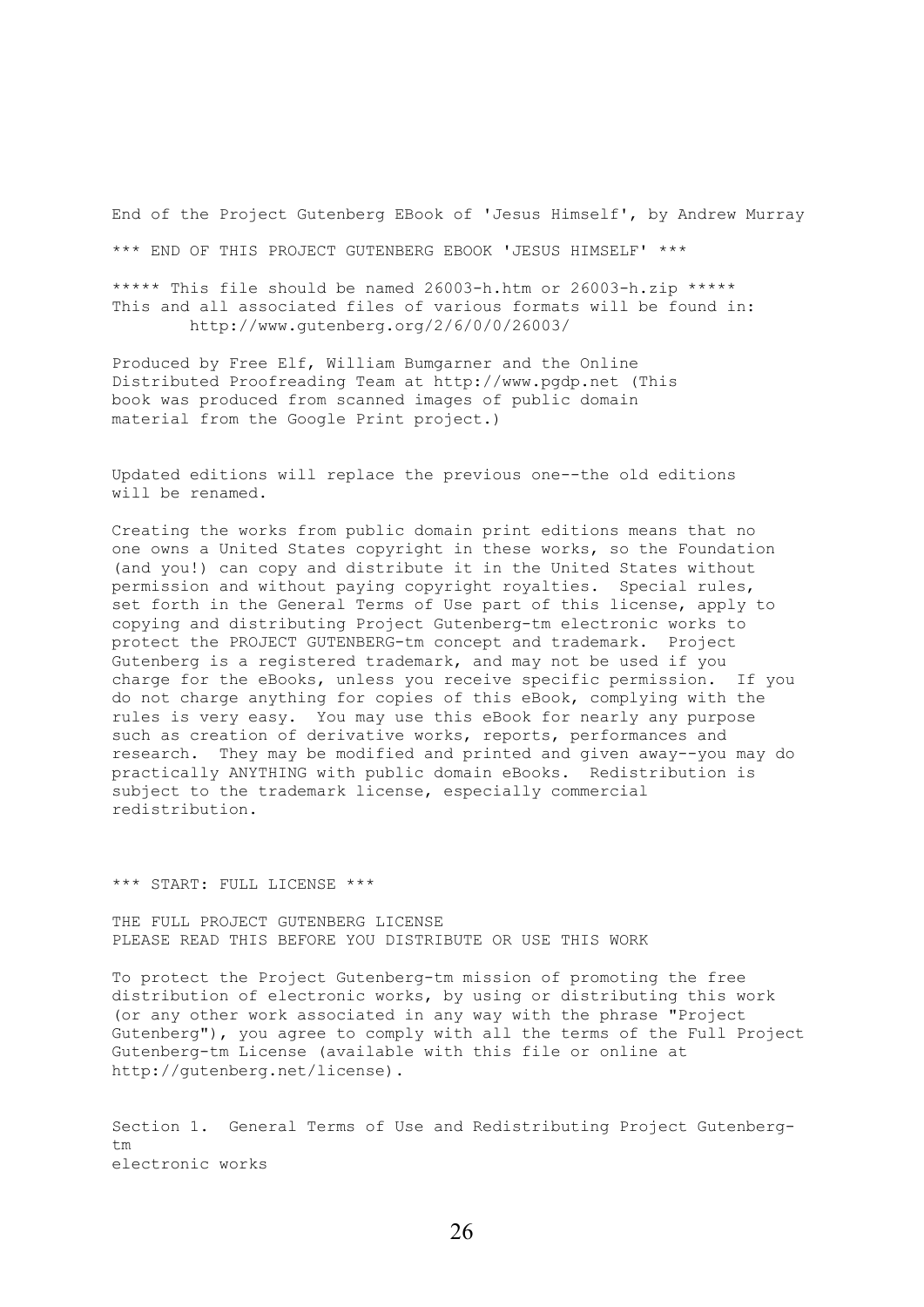1.A. By reading or using any part of this Project Gutenberg-tm electronic work, you indicate that you have read, understand, agree to and accept all the terms of this license and intellectual property (trademark/copyright) agreement. If you do not agree to abide by all the terms of this agreement, you must cease using and return or destroy all copies of Project Gutenberg-tm electronic works in your possession. If you paid a fee for obtaining a copy of or access to a Project Gutenberg-tm electronic work and you do not agree to be bound by the terms of this agreement, you may obtain a refund from the person or entity to whom you paid the fee as set forth in paragraph 1.E.8.

1.B. "Project Gutenberg" is a registered trademark. It may only be used on or associated in any way with an electronic work by people who agree to be bound by the terms of this agreement. There are a few things that you can do with most Project Gutenberg-tm electronic works even without complying with the full terms of this agreement. See paragraph 1.C below. There are a lot of things you can do with Project Gutenberg-tm electronic works if you follow the terms of this agreement and help preserve free future access to Project Gutenberg-tm electronic works. See paragraph 1.E below.

1.C. The Project Gutenberg Literary Archive Foundation ("the Foundation" or PGLAF), owns a compilation copyright in the collection of Project Gutenberg-tm electronic works. Nearly all the individual works in the collection are in the public domain in the United States. If an individual work is in the public domain in the United States and you are located in the United States, we do not claim a right to prevent you from copying, distributing, performing, displaying or creating derivative works based on the work as long as all references to Project Gutenberg are removed. Of course, we hope that you will support the Project Gutenberg-tm mission of promoting free access to electronic works by freely sharing Project Gutenberg-tm works in compliance with the terms of this agreement for keeping the Project Gutenberg-tm name associated with the work. You can easily comply with the terms of this agreement by keeping this work in the same format with its attached full Project Gutenberg-tm License when you share it without charge with others. 1.D. The copyright laws of the place where you are located also govern what you can do with this work. Copyright laws in most countries are in a constant state of change. If you are outside the United States, check the laws of your country in addition to the terms of this agreement before downloading, copying, displaying, performing, distributing or creating derivative works based on this work or any other Project Gutenberg-tm work. The Foundation makes no representations concerning the copyright status of any work in any country outside the United States.

1.E. Unless you have removed all references to Project Gutenberg:

1.E.1. The following sentence, with active links to, or other immediate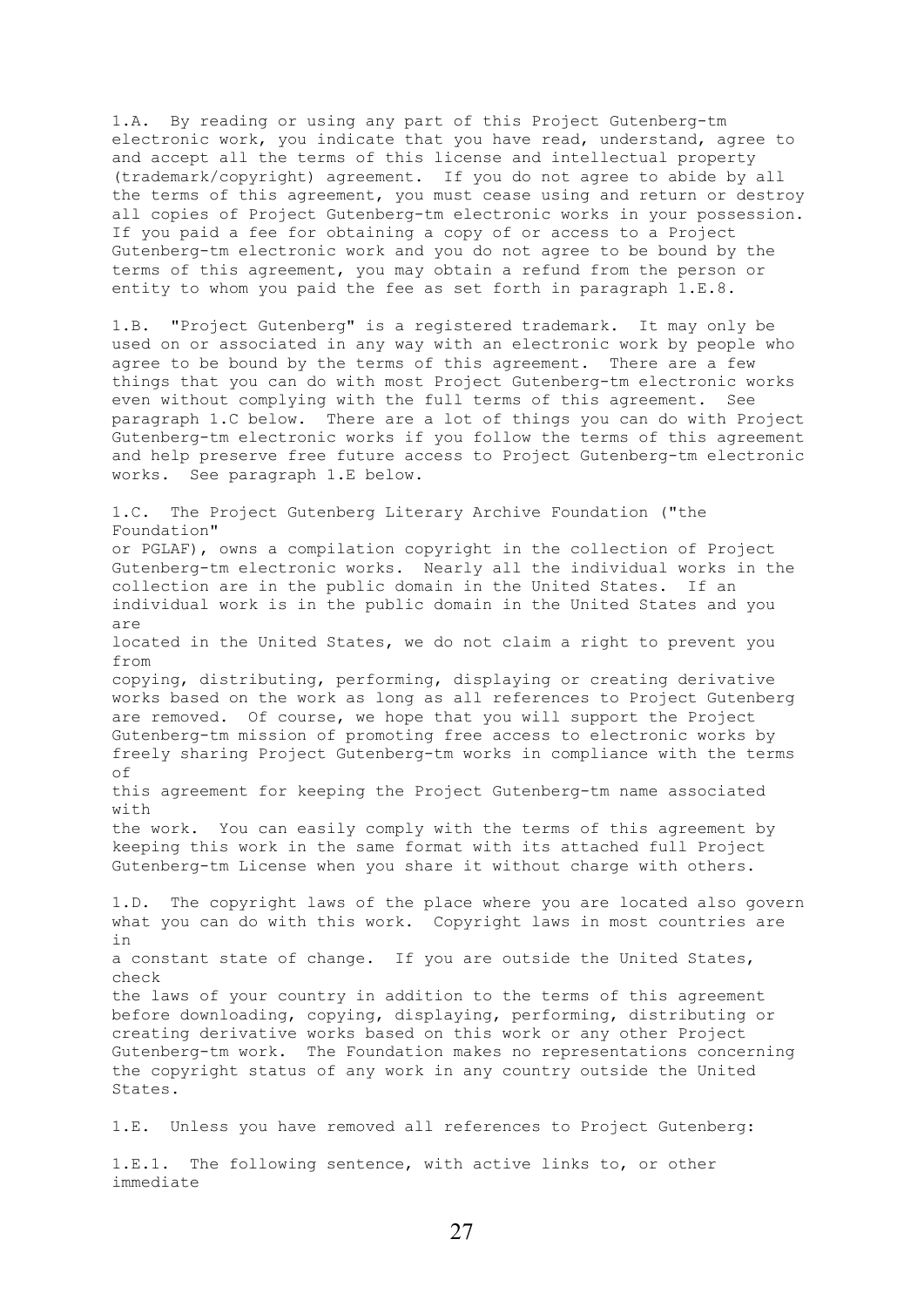access to, the full Project Gutenberg-tm License must appear prominently whenever any copy of a Project Gutenberg-tm work (any work on which the phrase "Project Gutenberg" appears, or with which the phrase "Project Gutenberg" is associated) is accessed, displayed, performed, viewed, copied or distributed:

This eBook is for the use of anyone anywhere at no cost and with almost no restrictions whatsoever. You may copy it, give it away or re-use it under the terms of the Project Gutenberg License included with this eBook or online at www.gutenberg.net

1.E.2. If an individual Project Gutenberg-tm electronic work is derived

from the public domain (does not contain a notice indicating that it is posted with permission of the copyright holder), the work can be copied and distributed to anyone in the United States without paying any fees or charges. If you are redistributing or providing access to a work with the phrase "Project Gutenberg" associated with or appearing on the work, you must comply either with the requirements of paragraphs 1.E.1 through 1.E.7 or obtain permission for the use of the work and the Project Gutenberg-tm trademark as set forth in paragraphs 1.E.8 or 1.E.9.

1.E.3. If an individual Project Gutenberg-tm electronic work is posted with the permission of the copyright holder, your use and distribution must comply with both paragraphs 1.E.1 through 1.E.7 and any additional terms imposed by the copyright holder. Additional terms will be linked to the Project Gutenberg-tm License for all works posted with the permission of the copyright holder found at the beginning of this work.

1.E.4. Do not unlink or detach or remove the full Project Gutenberg-tm License terms from this work, or any files containing a part of this work or any other work associated with Project Gutenberg-tm.

1.E.5. Do not copy, display, perform, distribute or redistribute this electronic work, or any part of this electronic work, without prominently displaying the sentence set forth in paragraph 1.E.1 with active links or immediate access to the full terms of the Project Gutenberg-tm License.

1.E.6. You may convert to and distribute this work in any binary, compressed, marked up, nonproprietary or proprietary form, including any word processing or hypertext form. However, if you provide access to or distribute copies of a Project Gutenberg-tm work in a format other than "Plain Vanilla ASCII" or other format used in the official version posted on the official Project Gutenberg-tm web site (www.gutenberg.net), you must, at no additional cost, fee or expense to the user, provide a copy, a means of exporting a copy, or a means of obtaining a copy upon request, of the work in its original "Plain Vanilla ASCII" or other form. Any alternate format must include the full Project Gutenberg-tm License as specified in paragraph 1.E.1.

1.E.7. Do not charge a fee for access to, viewing, displaying, performing, copying or distributing any Project Gutenberg-tm works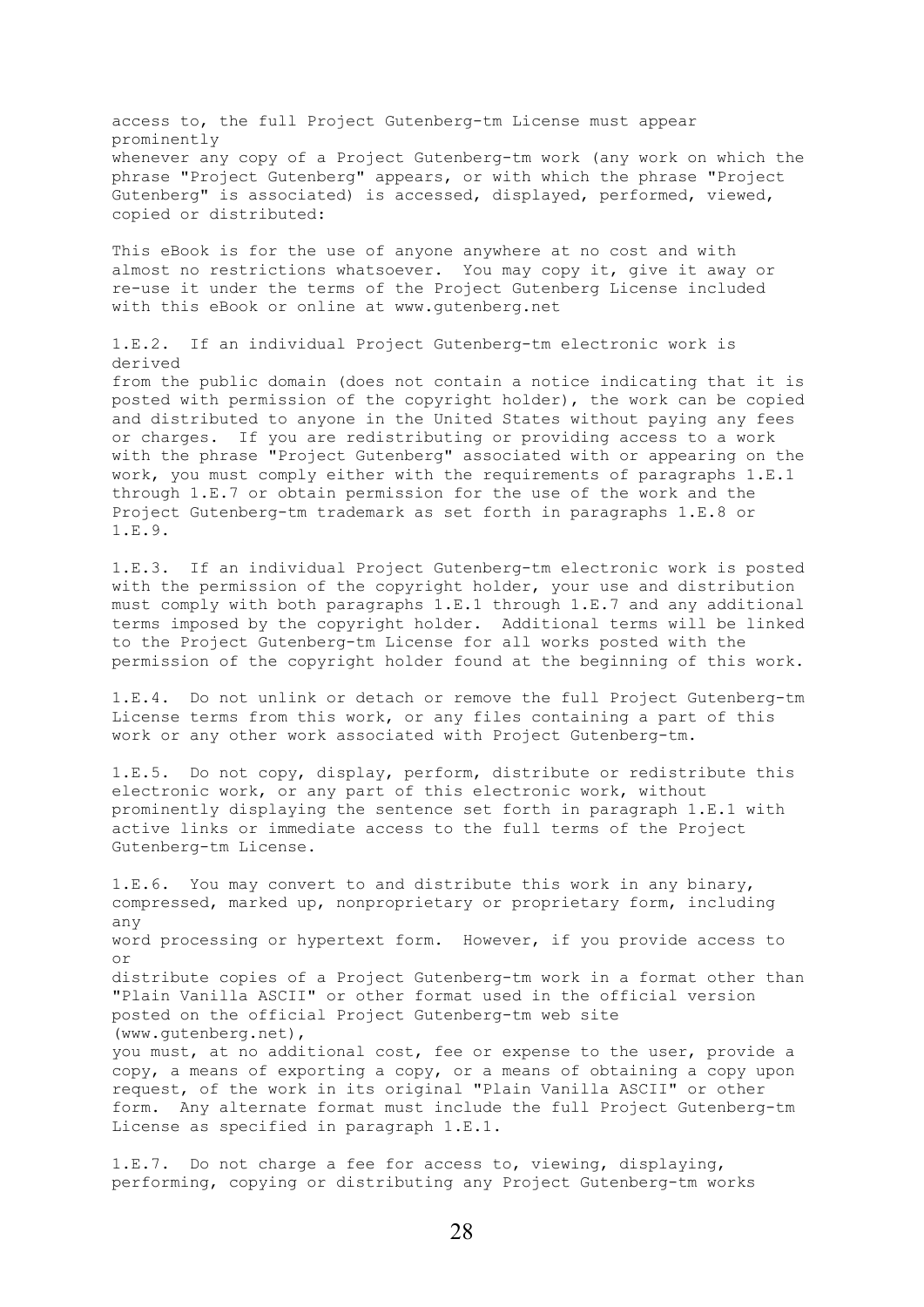unless you comply with paragraph 1.E.8 or 1.E.9.

1.E.8. You may charge a reasonable fee for copies of or providing access to or distributing Project Gutenberg-tm electronic works provided that

- You pay a royalty fee of 20% of the gross profits you derive from the use of Project Gutenberg-tm works calculated using the method you already use to calculate your applicable taxes. The fee is owed to the owner of the Project Gutenberg-tm trademark, but he has agreed to donate royalties under this paragraph to the Project Gutenberg Literary Archive Foundation. Royalty payments must be paid within 60 days following each date on which you prepare (or are legally required to prepare) your periodic tax returns. Royalty payments should be clearly marked as such and sent to the Project Gutenberg Literary Archive Foundation at the address specified in Section 4, "Information about donations to the Project Gutenberg Literary Archive Foundation."
- You provide a full refund of any money paid by a user who notifies you in writing (or by e-mail) within 30 days of receipt that s/he does not agree to the terms of the full Project Gutenberg-tm License. You must require such a user to return or destroy all copies of the works possessed in a physical medium and discontinue all use of and all access to other copies of Project Gutenberg-tm works.
- You provide, in accordance with paragraph 1.F.3, a full refund of any money paid for a work or a replacement copy, if a defect in the electronic work is discovered and reported to you within 90 days of receipt of the work.
- You comply with all other terms of this agreement for free distribution of Project Gutenberg-tm works.

1.E.9. If you wish to charge a fee or distribute a Project Gutenbergtm electronic work or group of works on different terms than are set forth in this agreement, you must obtain permission in writing from both the Project Gutenberg Literary Archive Foundation and Michael Hart, the owner of the Project Gutenberg-tm trademark. Contact the Foundation as set forth in Section 3 below.

1.F.

1.F.1. Project Gutenberg volunteers and employees expend considerable effort to identify, do copyright research on, transcribe and proofread public domain works in creating the Project Gutenberg-tm collection. Despite these efforts, Project Gutenberg-tm electronic works, and the medium on which they may be stored, may contain "Defects," such as, but not limited to, incomplete, inaccurate or corrupt data, transcription errors, a copyright or other intellectual property infringement, a defective or damaged disk or other medium, a computer virus, or computer codes that damage or cannot be read by your equipment.

1.F.2. LIMITED WARRANTY, DISCLAIMER OF DAMAGES - Except for the "Right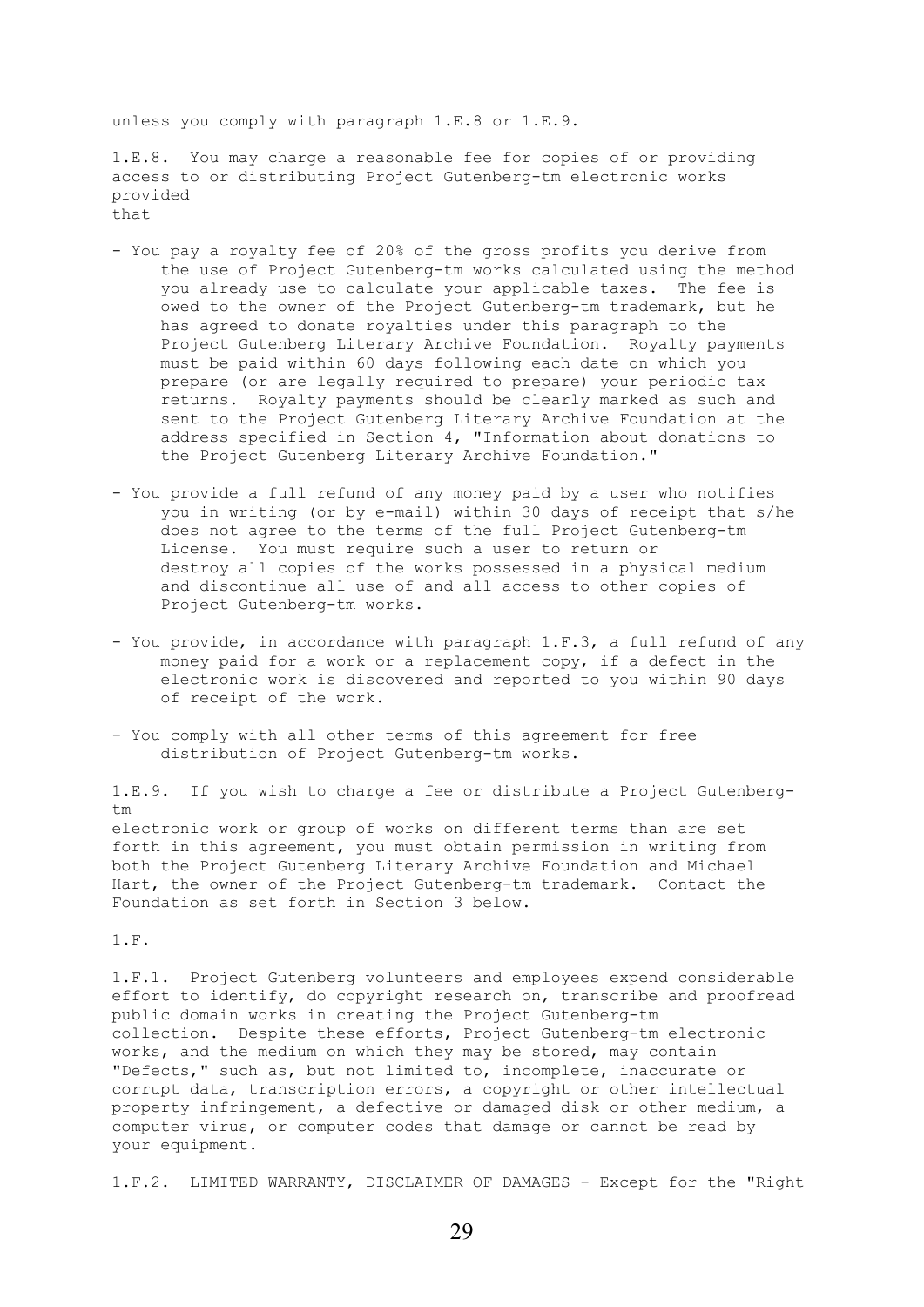of Replacement or Refund" described in paragraph 1.F.3, the Project Gutenberg Literary Archive Foundation, the owner of the Project Gutenberg-tm trademark, and any other party distributing a Project Gutenberg-tm electronic work under this agreement, disclaim all liability to you for damages, costs and expenses, including legal fees. YOU AGREE THAT YOU HAVE NO REMEDIES FOR NEGLIGENCE, STRICT LIABILITY, BREACH OF WARRANTY OR BREACH OF CONTRACT EXCEPT THOSE PROVIDED IN PARAGRAPH F3. YOU AGREE THAT THE FOUNDATION, THE TRADEMARK OWNER, AND ANY DISTRIBUTOR UNDER THIS AGREEMENT WILL NOT BE LIABLE TO YOU FOR ACTUAL, DIRECT, INDIRECT, CONSEQUENTIAL, PUNITIVE OR INCIDENTAL DAMAGES EVEN IF YOU GIVE NOTICE OF THE POSSIBILITY OF SUCH DAMAGE.

1.F.3. LIMITED RIGHT OF REPLACEMENT OR REFUND - If you discover a defect in this electronic work within 90 days of receiving it, you can receive a refund of the money (if any) you paid for it by sending a written explanation to the person you received the work from. If you received the work on a physical medium, you must return the medium with your written explanation. The person or entity that provided you with the defective work may elect to provide a replacement copy in lieu of a refund. If you received the work electronically, the person or entity providing it to you may choose to give you a second opportunity to receive the work electronically in lieu of a refund. If the second copy

is also defective, you may demand a refund in writing without further opportunities to fix the problem.

1.F.4. Except for the limited right of replacement or refund set forth in paragraph 1.F.3, this work is provided to you 'AS-IS' WITH NO OTHER WARRANTIES OF ANY KIND, EXPRESS OR IMPLIED, INCLUDING BUT NOT LIMITED TO

WARRANTIES OF MERCHANTIBILITY OR FITNESS FOR ANY PURPOSE.

1.F.5. Some states do not allow disclaimers of certain implied warranties or the exclusion or limitation of certain types of damages. If any disclaimer or limitation set forth in this agreement violates the law of the state applicable to this agreement, the agreement shall be

interpreted to make the maximum disclaimer or limitation permitted by the applicable state law. The invalidity or unenforceability of any provision of this agreement shall not void the remaining provisions.

1.F.6. INDEMNITY - You agree to indemnify and hold the Foundation, the trademark owner, any agent or employee of the Foundation, anyone providing copies of Project Gutenberg-tm electronic works in accordance with this agreement, and any volunteers associated with the production, promotion and distribution of Project Gutenberg-tm electronic works, harmless from all liability, costs and expenses, including legal fees, that arise directly or indirectly from any of the following which you do or cause to occur: (a) distribution of this or any Project Gutenberg-tm

work, (b) alteration, modification, or additions or deletions to any Project Gutenberg-tm work, and (c) any Defect you cause.

Section 2. Information about the Mission of Project Gutenberg-tm Project Gutenberg-tm is synonymous with the free distribution of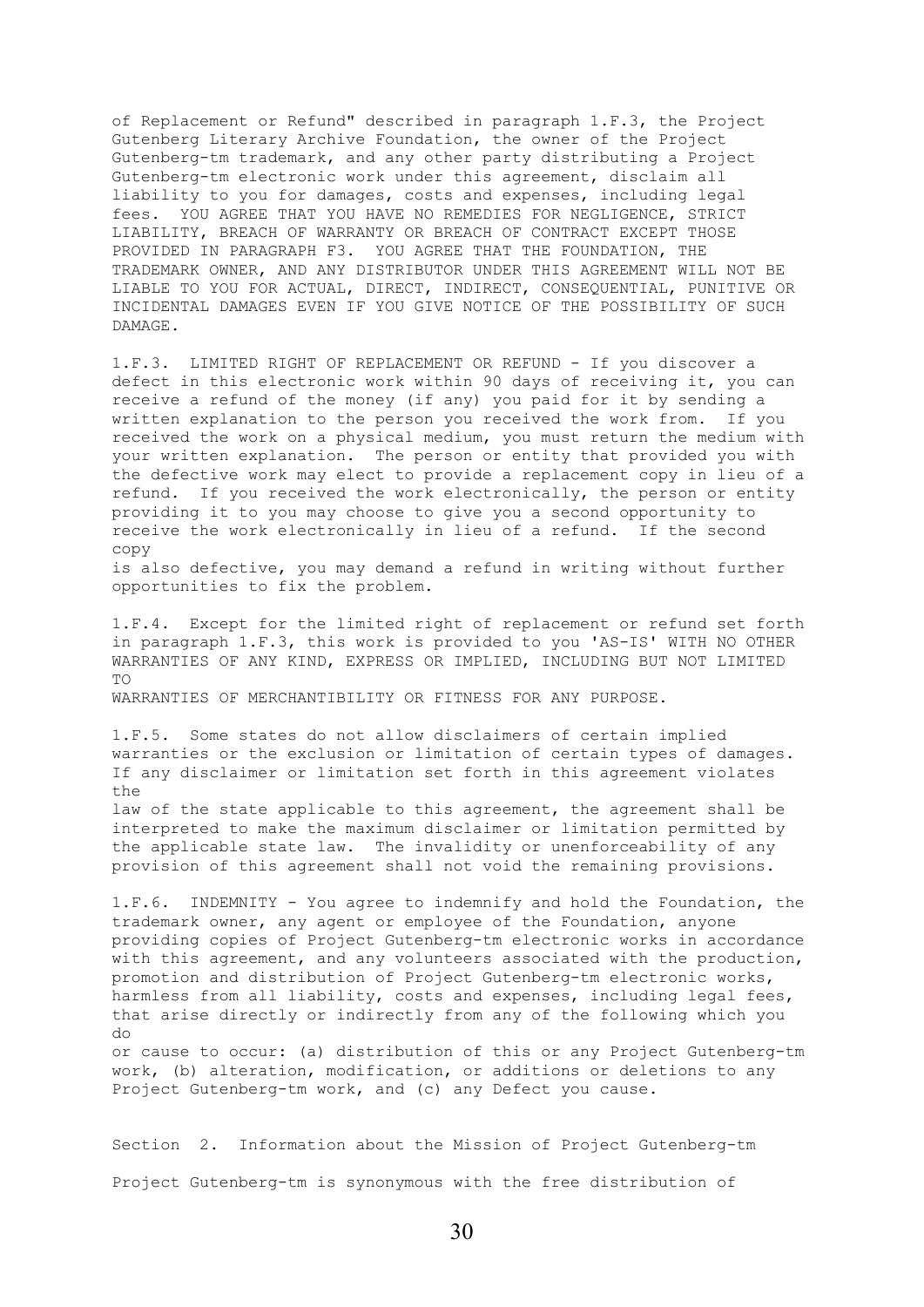electronic works in formats readable by the widest variety of computers including obsolete, old, middle-aged and new computers. It exists because of the efforts of hundreds of volunteers and donations from people in all walks of life.

Volunteers and financial support to provide volunteers with the assistance they need, is critical to reaching Project Gutenberg-tm's goals and ensuring that the Project Gutenberg-tm collection will remain freely available for generations to come. In 2001, the Project Gutenberg Literary Archive Foundation was created to provide a secure and permanent future for Project Gutenberg-tm and future generations. To learn more about the Project Gutenberg Literary Archive Foundation and how your efforts and donations can help, see Sections 3 and 4 and the Foundation web page at http://www.pglaf.org.

Section 3. Information about the Project Gutenberg Literary Archive Foundation

The Project Gutenberg Literary Archive Foundation is a non profit 501(c)(3) educational corporation organized under the laws of the state of Mississippi and granted tax exempt status by the Internal Revenue Service. The Foundation's EIN or federal tax identification number is 64-6221541. Its 501(c)(3) letter is posted at http://pglaf.org/fundraising. Contributions to the Project Gutenberg Literary Archive Foundation are tax deductible to the full extent permitted by U.S. federal laws and your state's laws.

The Foundation's principal office is located at 4557 Melan Dr. S. Fairbanks, AK, 99712., but its volunteers and employees are scattered throughout numerous locations. Its business office is located at 809 North 1500 West, Salt Lake City, UT 84116, (801) 596-1887, email business@pglaf.org. Email contact links and up to date contact information can be found at the Foundation's web site and official page at http://pglaf.org

For additional contact information: Dr. Gregory B. Newby Chief Executive and Director gbnewby@pglaf.org

Section 4. Information about Donations to the Project Gutenberg Literary Archive Foundation

Project Gutenberg-tm depends upon and cannot survive without wide spread public support and donations to carry out its mission of increasing the number of public domain and licensed works that can be freely distributed in machine readable form accessible by the widest array of equipment including outdated equipment. Many small donations (\$1 to \$5,000) are particularly important to maintaining tax exempt status with the IRS.

The Foundation is committed to complying with the laws regulating charities and charitable donations in all 50 states of the United States. Compliance requirements are not uniform and it takes a considerable effort, much paperwork and many fees to meet and keep up with these requirements. We do not solicit donations in locations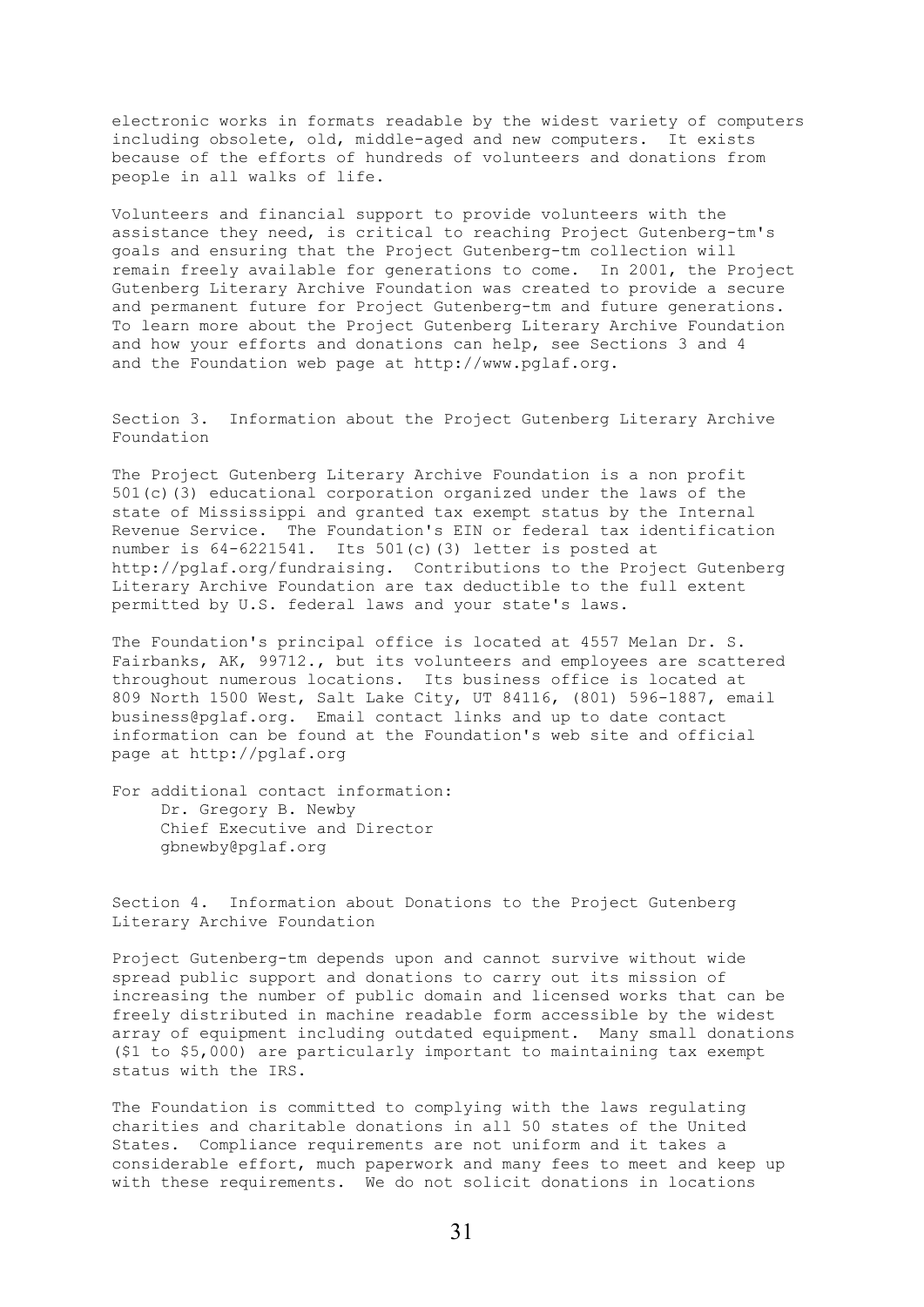where we have not received written confirmation of compliance. To SEND DONATIONS or determine the status of compliance for any particular state visit http://pglaf.org

While we cannot and do not solicit contributions from states where we have not met the solicitation requirements, we know of no prohibition against accepting unsolicited donations from donors in such states who approach us with offers to donate.

International donations are gratefully accepted, but we cannot make any statements concerning tax treatment of donations received from outside the United States. U.S. laws alone swamp our small staff.

Please check the Project Gutenberg Web pages for current donation methods and addresses. Donations are accepted in a number of other ways including including checks, online payments and credit card donations. To donate, please visit: http://pglaf.org/donate

Section 5. General Information About Project Gutenberg-tm electronic works.

Professor Michael S. Hart is the originator of the Project Gutenberg-tm concept of a library of electronic works that could be freely shared with anyone. For thirty years, he produced and distributed Project Gutenberg-tm eBooks with only a loose network of volunteer support.

Project Gutenberg-tm eBooks are often created from several printed editions, all of which are confirmed as Public Domain in the U.S. unless a copyright notice is included. Thus, we do not necessarily keep eBooks in compliance with any particular paper edition.

Most people start at our Web site which has the main PG search facility:

http://www.gutenberg.net

This Web site includes information about Project Gutenberg-tm, including how to make donations to the Project Gutenberg Literary Archive Foundation, how to help produce our new eBooks, and how to subscribe to our email newsletter to hear about new eBooks.